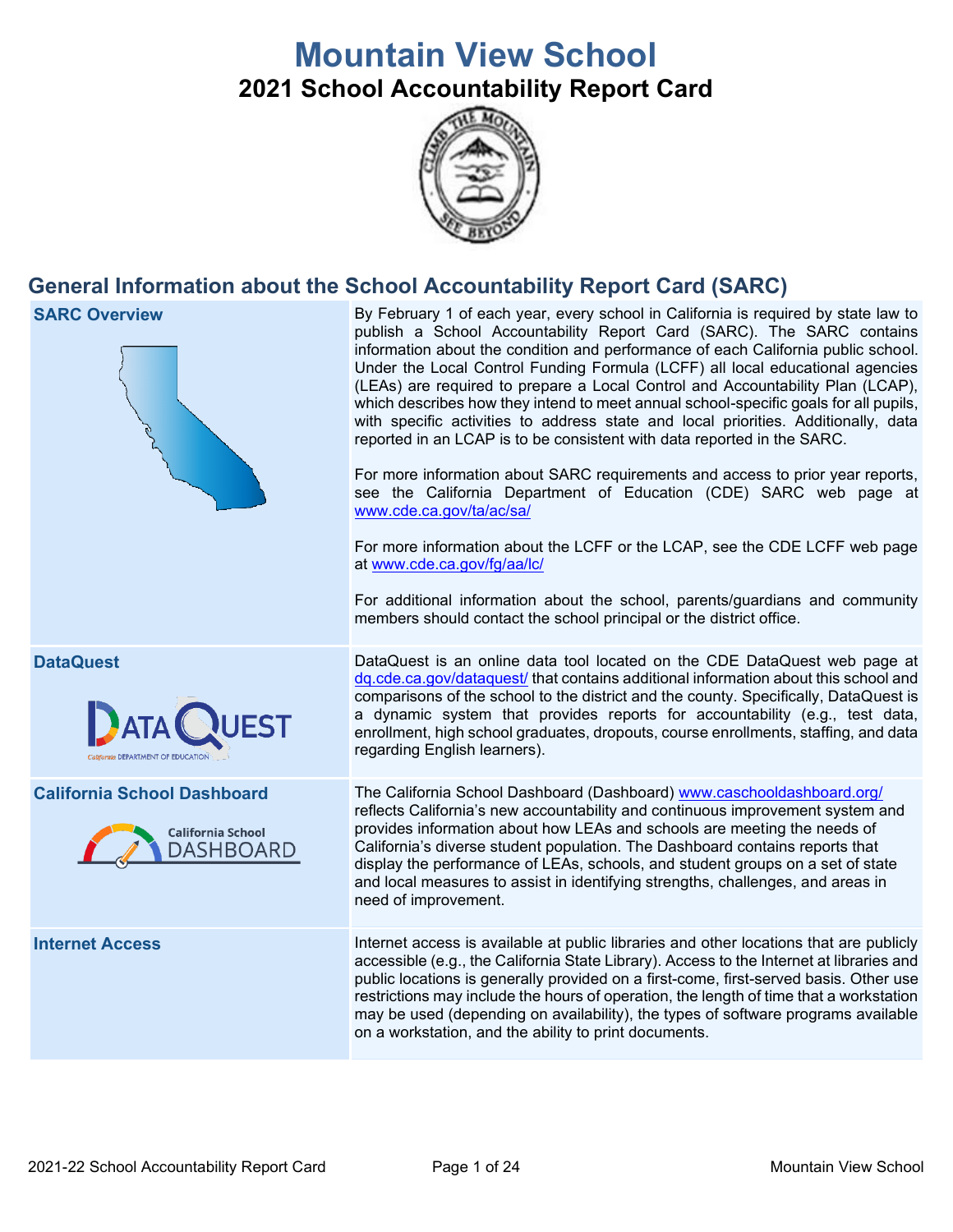# **2021-22 School Contact Information**

| <b>School Name</b>                       | Mountain View School            |
|------------------------------------------|---------------------------------|
| <b>Street</b>                            | 877 East North Ave.             |
| City, State, Zip                         | Reedley, CA 93654               |
| <b>Phone Number</b>                      | (559) 305-7080                  |
| <b>Principal</b>                         | Ron Pack                        |
| <b>Email Address</b>                     | pack-r@kcusd.com                |
| <b>School Website</b>                    | https://mountainview.kcusd.com/ |
| <b>County-District-School (CDS) Code</b> | 10622651030378                  |

| 2021-22 District Contact Information |                                            |  |  |  |
|--------------------------------------|--------------------------------------------|--|--|--|
| <b>District Name</b>                 | Kings Canyon Joint Unified School District |  |  |  |
| <b>Phone Number</b>                  | 559-305-7010                               |  |  |  |
| Superintendent                       | John Campbell                              |  |  |  |
| <b>Email Address</b>                 | guzman-j@kcusd.com                         |  |  |  |
| <b>District Website Address</b>      | https://www.kcusd.com/                     |  |  |  |

#### **2021-22 School Overview**

Mountain View School is one of five schools that form KCUSD Educational Options. The other schools are Reedley Middle College High School, Kings Canyon Online, Kings Canyon High School and Kings Canyon Adult School. Mountain View offers an independent study educational plan for K-12 students. Reasons for placement on independent study vary, as do lengths of time in the program. The majority of students are classified as high school 9-12, but MVS also serves elementary and middle school students.

As part of the independent study program, each student is assigned a teacher to guide their studies. Students are to be supervised and in their homes during school hours when not attending school. Teachers meet with students on a weekly basis in two hour blocks. Except for medical issues, students are seen at the Mountain View School Student Center in Reedley, the MVS classroom on the Orange Cove High School site in Orange Cove, or the MVS classroom on the Kings Canyon Online School site in Dunlap. KCUSD outlines the number of hours teachers must meet with each student, which varies by grade level.

It is the goal of the program to develop in every student the capacity to be a capable, productive citizen who exceed all expectations held for him or her by others. The educational goal is to either earn a high school diploma or return to their home school site.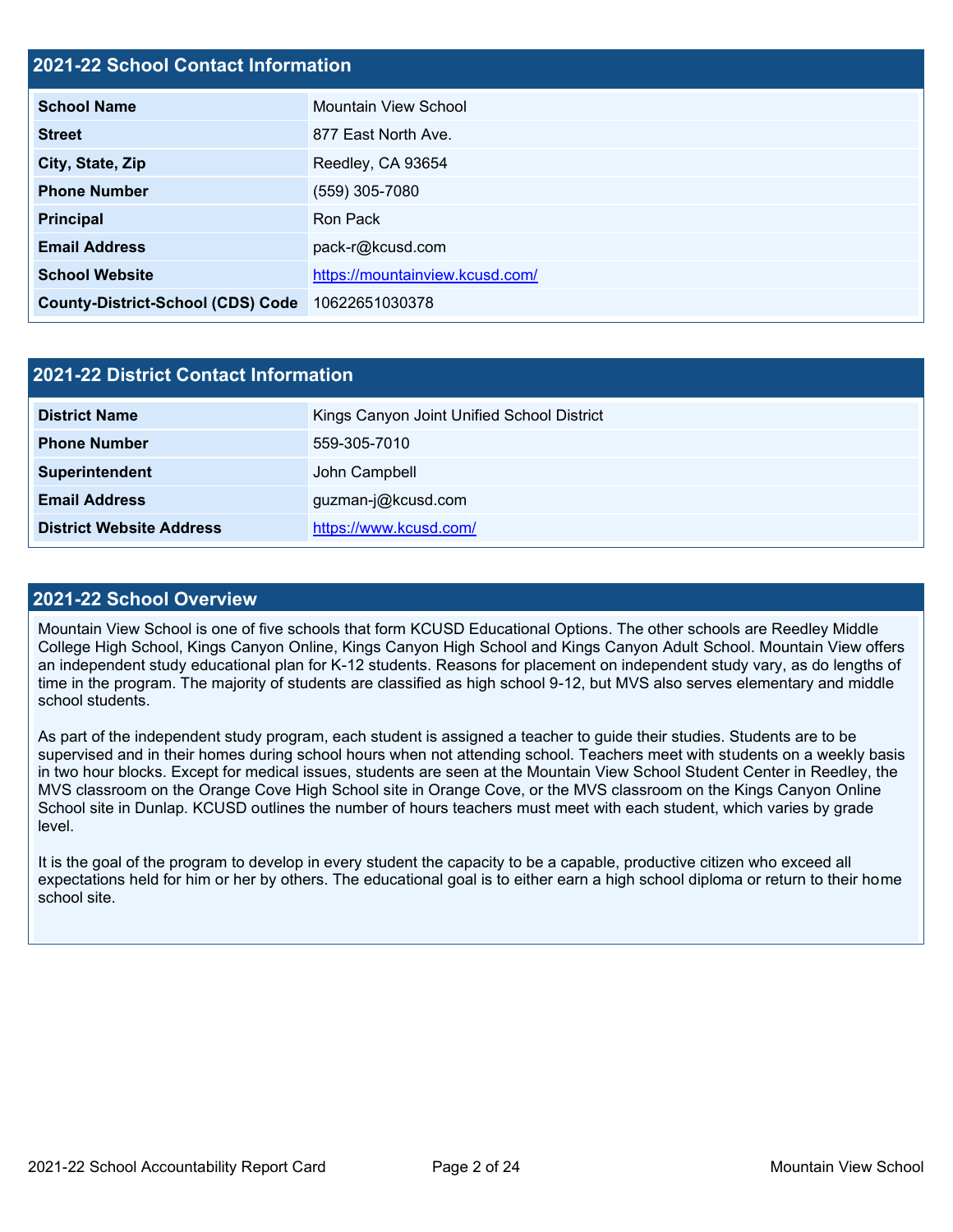# **About this School**

| 2020-21 Student Enrollment by Grade Level |                           |  |  |  |
|-------------------------------------------|---------------------------|--|--|--|
| <b>Grade Level</b>                        | <b>Number of Students</b> |  |  |  |
| Grade 4                                   | 1                         |  |  |  |
| Grade 5                                   | $\overline{2}$            |  |  |  |
| Grade 6                                   | $\mathbf{1}$              |  |  |  |
| Grade 7                                   | $\overline{7}$            |  |  |  |
| Grade 8                                   | $\overline{4}$            |  |  |  |
| Grade 9                                   | 8                         |  |  |  |
| Grade 10                                  | 34                        |  |  |  |
| Grade 11                                  | 45                        |  |  |  |
| Grade 12                                  | 102                       |  |  |  |
| <b>Total Enrollment</b>                   | 204                       |  |  |  |

# **2020-21 Student Enrollment by Student Group**

| <b>Student Group</b>                   | <b>Percent of Total Enrollment</b> |
|----------------------------------------|------------------------------------|
| American Indian or Alaska Native       | 0.5                                |
| <b>Hispanic or Latino</b>              | 91.2                               |
| <b>Two or More Races</b>               | 2                                  |
| <b>White</b>                           | 6.4                                |
| <b>English Learners</b>                | 21.6                               |
| <b>Foster Youth</b>                    | 0.5                                |
| <b>Homeless</b>                        | 0.5                                |
| <b>Socioeconomically Disadvantaged</b> | 94.1                               |
| <b>Students with Disabilities</b>      | 17.6                               |

**A. Conditions of Learning State Priority: Basic**

The SARC provides the following information relevant to the State priority: Basic (Priority 1):

- Degree to which teachers are appropriately assigned and fully credentialed in the subject area and for the pupils they are teaching;
- Pupils have access to standards-aligned instructional materials; and
- School facilities are maintained in good repair

Note: For more information refer to the Updated Teacher Equity Definitions web page at<https://www.cde.ca.gov/pd/ee/teacherequitydefinitions.asp>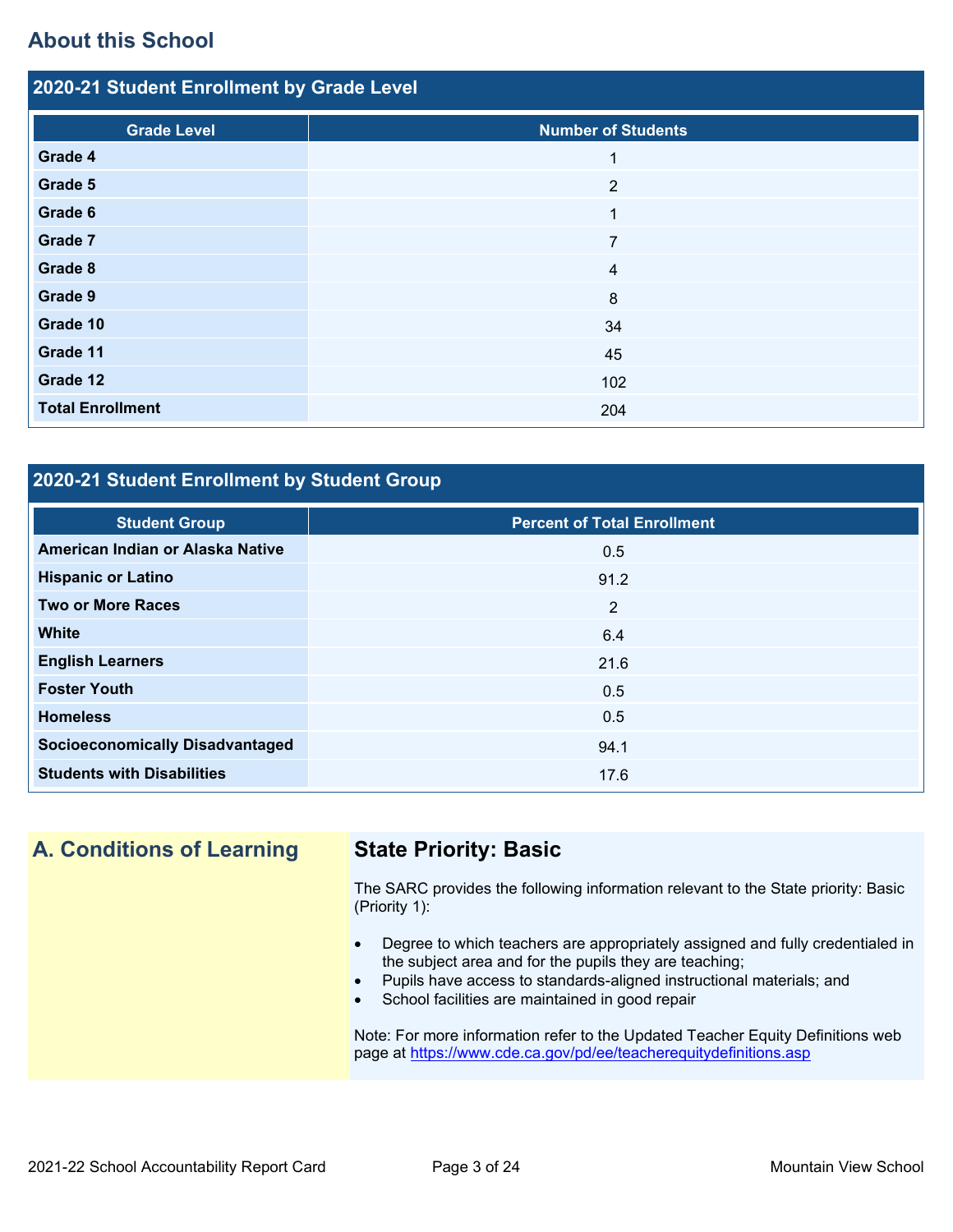| 2019-20 Teacher Preparation and Placement                                                       |         |  |  |  |
|-------------------------------------------------------------------------------------------------|---------|--|--|--|
| <b>Authorization/Assignment</b>                                                                 | 2019-20 |  |  |  |
| Fully (Preliminary or Clear) Credentialed for Subject and Student Placement (properly assigned) |         |  |  |  |
| <b>Intern Credential Holders Properly Assigned</b>                                              |         |  |  |  |
| Teachers Without Credentials and Misassignments ("ineffective" under ESSA)                      |         |  |  |  |
| Credentialed Teachers Assigned Out-of-Field ("out-of-field" under ESSA)                         |         |  |  |  |
| <b>Unknown</b>                                                                                  |         |  |  |  |
| <b>Total Teaching Positions</b>                                                                 |         |  |  |  |

Note: The data in this table is based on Full Time Equivalent (FTE) status. One FTE equals one staff member working full time; one FTE could also represent two staff members who each work 50 percent of full time. Additionally, an assignment is defined as a position that an educator is assigned to based on setting, subject, and grade level. An authorization is defined as the services that an educator is authorized to provide to students.

# **2019-20 Teachers Without Credentials and Misassignments (considered "ineffective" under ESSA) Authorization/Assignment 2019-20 Permits and Waivers Misassignments Vacant Positions Total Teachers Without Credentials and Misassignments**

| 2019-20 Credentialed Teachers Assigned Out-of-Field (considered "out-of-field" under ESSA) |         |  |  |  |
|--------------------------------------------------------------------------------------------|---------|--|--|--|
| <b>Indicator</b>                                                                           | 2019-20 |  |  |  |
| <b>Credentialed Teachers Authorized on a Permit or Waiver</b>                              |         |  |  |  |
| <b>Local Assignment Options</b>                                                            |         |  |  |  |

**Total Out-of-Field Teachers**

| 2019-20 Class Assignments                                                                                                                           |         |  |  |  |
|-----------------------------------------------------------------------------------------------------------------------------------------------------|---------|--|--|--|
| <b>Indicator</b>                                                                                                                                    | 2019-20 |  |  |  |
| <b>Misassignments for English Learners</b><br>(a percentage of all the classes with English learners taught by teachers that are misassigned)       |         |  |  |  |
| No credential, permit or authorization to teach<br>(a percentage of all the classes taught by teachers with no record of an authorization to teach) |         |  |  |  |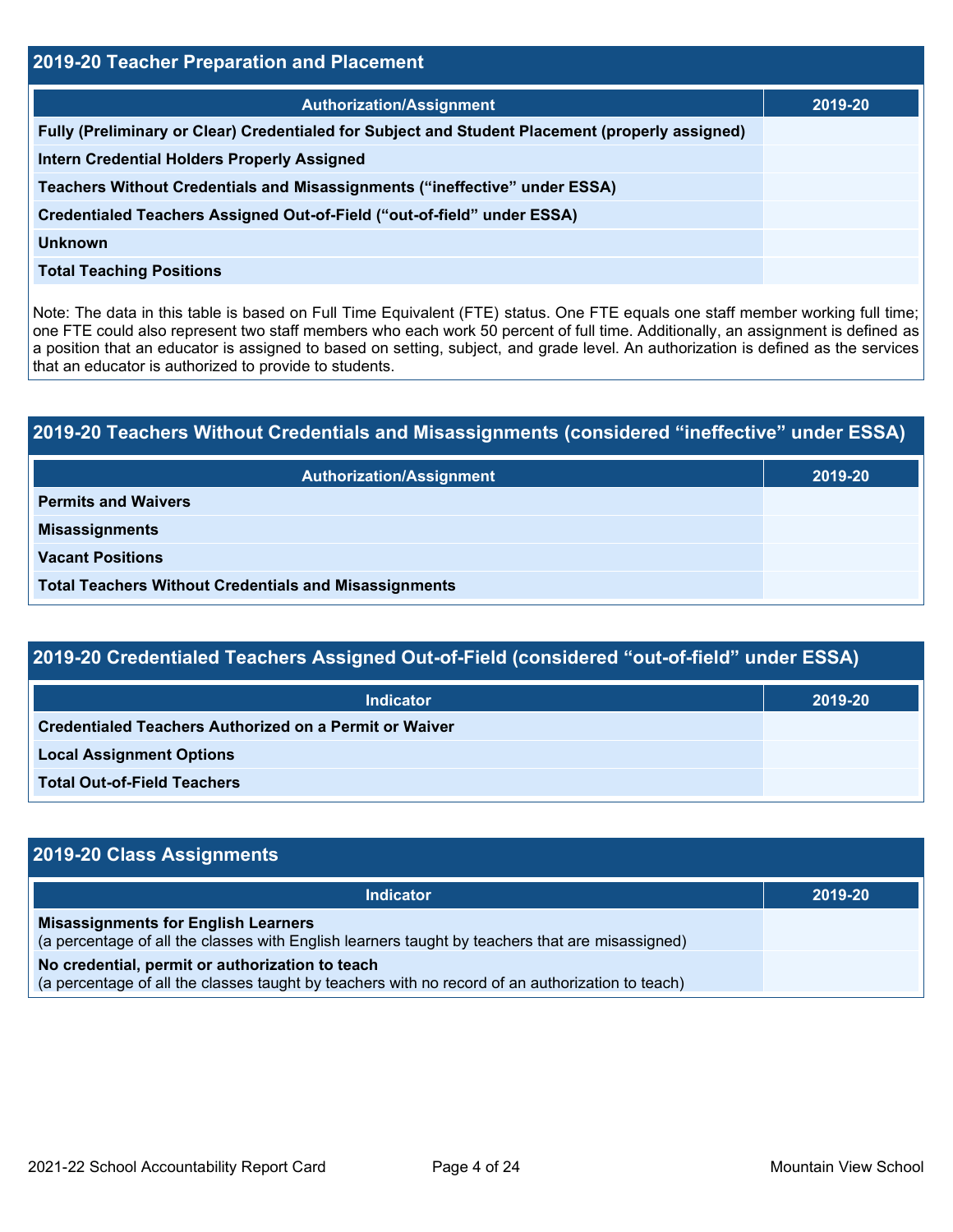# **2021-22 Quality, Currency, Availability of Textbooks and Other Instructional Materials**

According to guidelines from the Williams Act, all students have access to all books and materials deemed necessary in order to both pass courses for graduation. Instructional materials are current, SBE and locally board approved and adopted. A district textbook adoption committee is established for the process or textbook adoption. Each school site or grade level is represented on each textbook adoption committee. At MVS there are sufficient textbooks and instructional adopted texts, workbooks, or other supplemental instructional materials to use in class and to take home.

#### **Year and month in which the data were collected** August 2021

| <b>Subject</b>                                         | Textbooks and Other Instructional Materials/year of<br><b>Adoption</b>                                                                                                                                                                                                                                                                                                                                                                                                                                                                                                                                                                                                                                                                                                        | <b>From</b><br><b>Most</b><br><b>Recent</b><br><b>Adoption</b> | <b>Percent</b><br><b>Students</b><br><b>Lacking Own</b><br><b>Assigned</b><br><b>Copy</b> |
|--------------------------------------------------------|-------------------------------------------------------------------------------------------------------------------------------------------------------------------------------------------------------------------------------------------------------------------------------------------------------------------------------------------------------------------------------------------------------------------------------------------------------------------------------------------------------------------------------------------------------------------------------------------------------------------------------------------------------------------------------------------------------------------------------------------------------------------------------|----------------------------------------------------------------|-------------------------------------------------------------------------------------------|
| <b>Reading/Language Arts</b>                           | Engage NY K-112014;9th Literature: Of Mice and Men,<br>Raisin in the Sun, Book Thief, Pacemaker English<br>Composition 2002, Education publishing Wordly Wise 9<br>2012, Perfection Learning Vocabu-Lit I 2002, 10th Literature:<br>Night, AGS World Literature 2007, Jamestown Encounters<br>1995, Vocabu-Lit J 2002, Wordly Wise 10 2012, Perfection<br>Learning World Classics 1987, British Classics 1987, Chillers<br>1997, Mexican/ American Folktales 1998, 11th Literature: To<br>Kill a Mockingbird, Farewell to Manzanaar, Refugee, AGS<br>American Literature 2007, Perfection Learning American<br>Classics vol 1-3 1987, 12th Literature: Great Expectations,<br>Grapes of Wrath, AGS Exploring Literature 2007. Pacemaker<br>AGS Basic English Composition 2008 | Yes                                                            | $\Omega$                                                                                  |
| <b>Mathematics</b>                                     | Engage NY K-8 2014; Math Vision Project 9-11 2014; AGS<br>Algebra 1 2004; AGS Algebra 2 2004, AGS Geometry 2005,<br>AGS Consumer Math 2003, MCP Mathematics 2005.                                                                                                                                                                                                                                                                                                                                                                                                                                                                                                                                                                                                             | Yes                                                            | 0                                                                                         |
| <b>Science</b>                                         | AGS Biology, 2004 Pearson Earth Science, 2007, AGS<br><b>Environmental Science 2007</b>                                                                                                                                                                                                                                                                                                                                                                                                                                                                                                                                                                                                                                                                                       | Yes                                                            | 0                                                                                         |
| <b>History-Social Science</b>                          | World Geography Walch Publishing 2005, AGS World History<br>2008, Steck-Vaughn History of Our World 2003, Steck-<br>Vaughn America's History Land of Liberty 2006, Pacemaker<br>American Government 2001, Steck-Vaughn American<br>Government Freedom, Rights, Responsibilities 1997,<br>Pacemaker Economics 2001, Steck-Vaughn Economics<br>Concepts and Applications 1992                                                                                                                                                                                                                                                                                                                                                                                                   | Yes                                                            | 0                                                                                         |
| <b>Foreign Language</b>                                | AMSCO Spanish is Fun A 1997, Spanish is Fun 1 2000,<br>Spanish is Fun 2 2006, Spanish Three Years 1988, AMSCO<br>French is Fun A 1997, AMSCO German is Fun 1 1993                                                                                                                                                                                                                                                                                                                                                                                                                                                                                                                                                                                                             | Yes                                                            | 0                                                                                         |
| <b>Health</b>                                          | Life Skills Health, Pearson 2007                                                                                                                                                                                                                                                                                                                                                                                                                                                                                                                                                                                                                                                                                                                                              | Yes                                                            | $\Omega$                                                                                  |
| <b>Visual and Performing Arts</b>                      |                                                                                                                                                                                                                                                                                                                                                                                                                                                                                                                                                                                                                                                                                                                                                                               |                                                                | 0                                                                                         |
| <b>Science Laboratory Equipment</b><br>$(grades 9-12)$ | Our Biology labs are held at the Mountain View School site<br>and Sheridan classroom site and conducted by HQT<br>teachers. Regular lab equipment is made available at RHS &<br>OCHS for any students who may require the completion of<br>more extensive experiments. This laboratory equipment may<br>include, but not be restricted to: Bunsen burners, test tubes,<br>Scientific Charts, and additional supplemental materials.                                                                                                                                                                                                                                                                                                                                           | Yes                                                            | 0                                                                                         |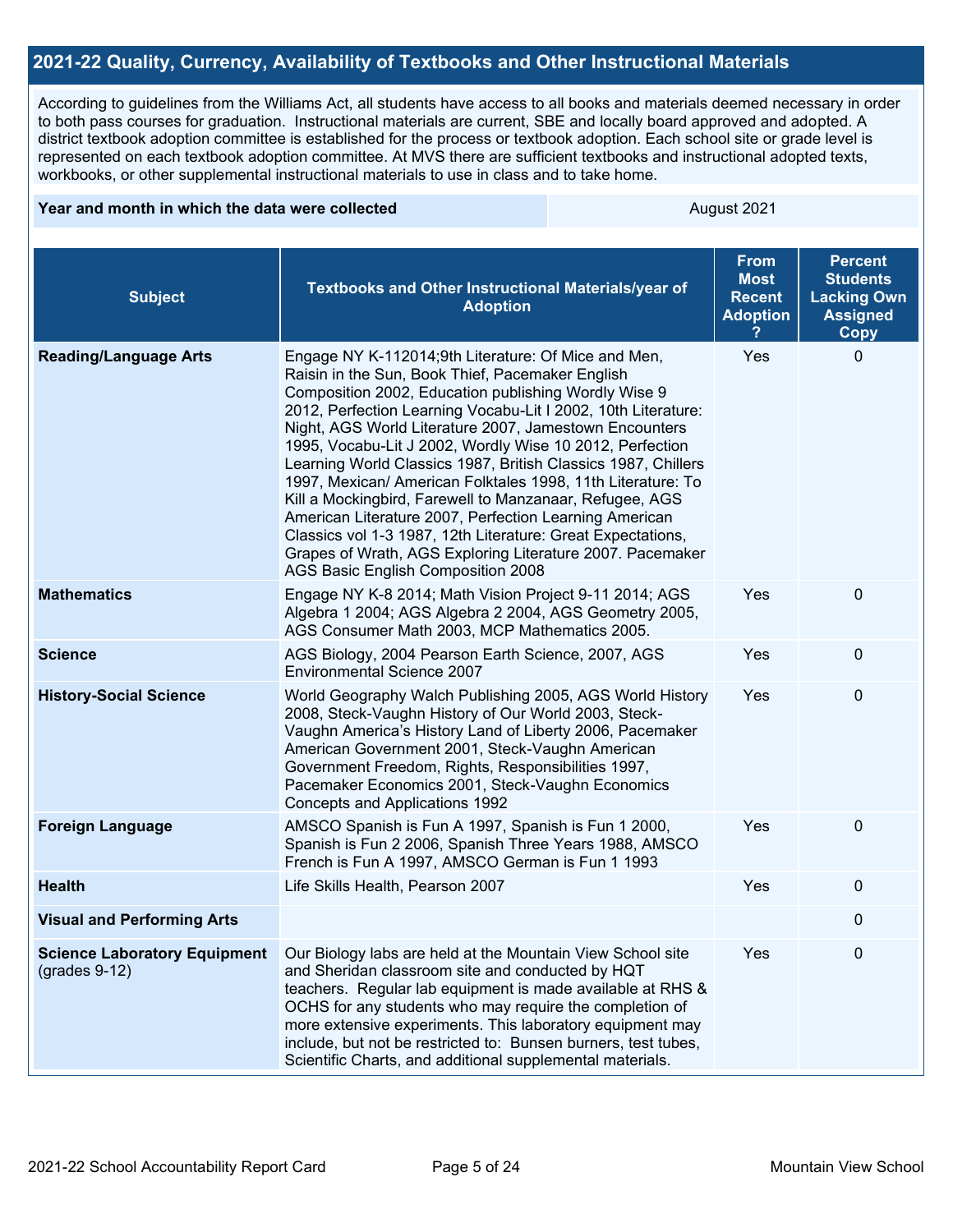### **School Facility Conditions and Planned Improvements**

Mountain View School opened its school site in January, 2014. The facility is comprised of two main buildings: the Office and Student Center building, and the Resource Center. The office houses two secretaries, the principal, student advisers, and reception area for parents. The attached Student Center accommodates student/teacher meeting cubicles, a classroom, and an eating space. The Resource Center, next to the Student Center, houses student materials, textbooks, a student/teacher work station, and a classroom.

A new MVS/Adult School building was built/completed and occupied in March 2021. This building is located on the Orange Cove High School campus and is used for student/teacher meetings. All necessary student/teacher materials, textbooks, and supplies are housed at the new facility.

The Mountain View center provides a safe, clean environment for teachers, staff, parents, and students. School facilities are up-to-date and provide adequate space for the program. KCUSD administers a scheduled maintenance program to ensure that the facilities are adequately maintained.

School Facility Conditions – Facilities were updated when the re-location project was enacted.

#### **Year and month of the most recent FIT report** 10/2021 10/2021

| <b>System Inspected</b>                                                | Rate<br>Good              | Rate<br>Fair | <b>Rate</b><br>Poor | <b>Repair Needed and Action Taken or Planned</b> |
|------------------------------------------------------------------------|---------------------------|--------------|---------------------|--------------------------------------------------|
| <b>Systems:</b><br>Gas Leaks, Mechanical/HVAC, Sewer                   | X                         |              |                     | Exemplary                                        |
| Interior:<br><b>Interior Surfaces</b>                                  | X                         |              |                     |                                                  |
| <b>Cleanliness:</b><br>Overall Cleanliness, Pest/Vermin Infestation    | $\mathsf{X}$              |              |                     |                                                  |
| <b>Electrical</b>                                                      | X                         |              |                     | Exemplary                                        |
| <b>Restrooms/Fountains:</b><br>Restrooms, Sinks/ Fountains             | X                         |              |                     |                                                  |
| Safety:<br>Fire Safety, Hazardous Materials                            | $\boldsymbol{\mathsf{X}}$ |              |                     |                                                  |
| Structural:<br>Structural Damage, Roofs                                | $\mathsf{X}$              |              |                     |                                                  |
| External:<br>Playground/School Grounds, Windows/<br>Doors/Gates/Fences | X                         |              |                     |                                                  |

| <b>Overall Facility Rate</b> |      |      |      |  |  |
|------------------------------|------|------|------|--|--|
| <b>Exemplary</b>             | Good | Fair | Poor |  |  |
|                              |      |      |      |  |  |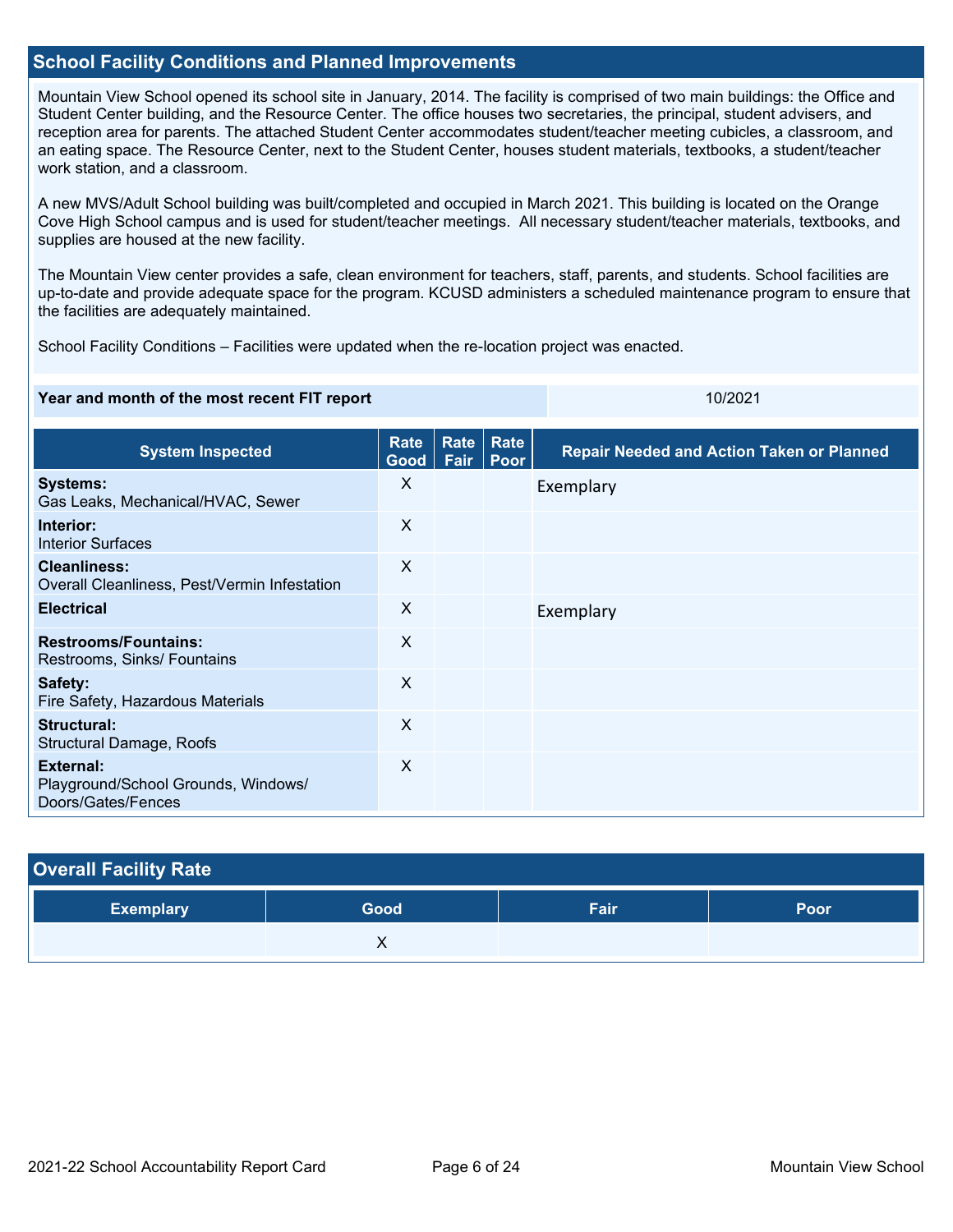# **B. Pupil Outcomes State Priority: Pupil Achievement**

The SARC provides the following information relevant to the State priority: Pupil Achievement (Priority 4):

#### **Statewide Assessments**

(i.e., California Assessment of Student Performance and Progress [CAASPP] System includes the Smarter Balanced Summative Assessments for students in the general education population and the California Alternate Assessments [CAAs] for English language arts/literacy [ELA] and mathematics given in grades three through eight and grade eleven. Only eligible students may participate in the administration of the CAAs. CAAs items are aligned with alternate achievement standards, which are linked with the Common Core State Standards [CCSS] for students with the most significant cognitive disabilities).

The CAASPP System encompasses the following assessments and student participation requirements:

- 1. **Smarter Balanced Summative Assessments and CAAs for ELA** in grades three through eight and grade eleven.
- 2. **Smarter Balanced Summative Assessments and CAAs for mathematics** in grades three through eight and grade eleven.
- 3. **California Science Test (CAST) and CAAs for Science** in grades five, eight, and once in high school (i.e., grade ten, eleven, or twelve).

#### **SARC Reporting in the 2020-2021 School Year Only**

Where the most viable option, LEAs were required to administer the statewide summative assessment in ELA and mathematics. Where a statewide summative assessment was not the most viable option for the LEA (or for one or more gradelevel[s] within the LEA) due to the pandemic, LEAs were allowed to report results from a different assessment that met the criteria established by the State Board of Education (SBE) on March 16, 2021. The assessments were required to be:

- Aligned with CA CCSS for ELA and mathematics;
- Available to students in grades 3 through 8, and grade 11; and
- Uniformly administered across a grade, grade span, school, or district to all eligible students.

#### **Options**

Note that the CAAs could only be administered in-person following health and safety requirements. If it was not viable for the LEA to administer the CAAs in person with health and safety guidelines in place, the LEA was directed to not administer the tests. There were no other assessment options available for the CAAs. Schools administered the Smarter Balanced Summative Assessments for ELA and mathematics, other assessments that meet the SBE criteria, or a combination of both, and they could only choose one of the following:

- Smarter Balanced ELA and mathematics summative assessments;
- Other assessments meeting the SBE criteria; or
- Combination of Smarter Balanced ELA and mathematics summative assessments and other assessments.

The percentage of students who have successfully completed courses that satisfy the requirements for entrance to the University of California and the California State University, or career technical education sequences or programs of study.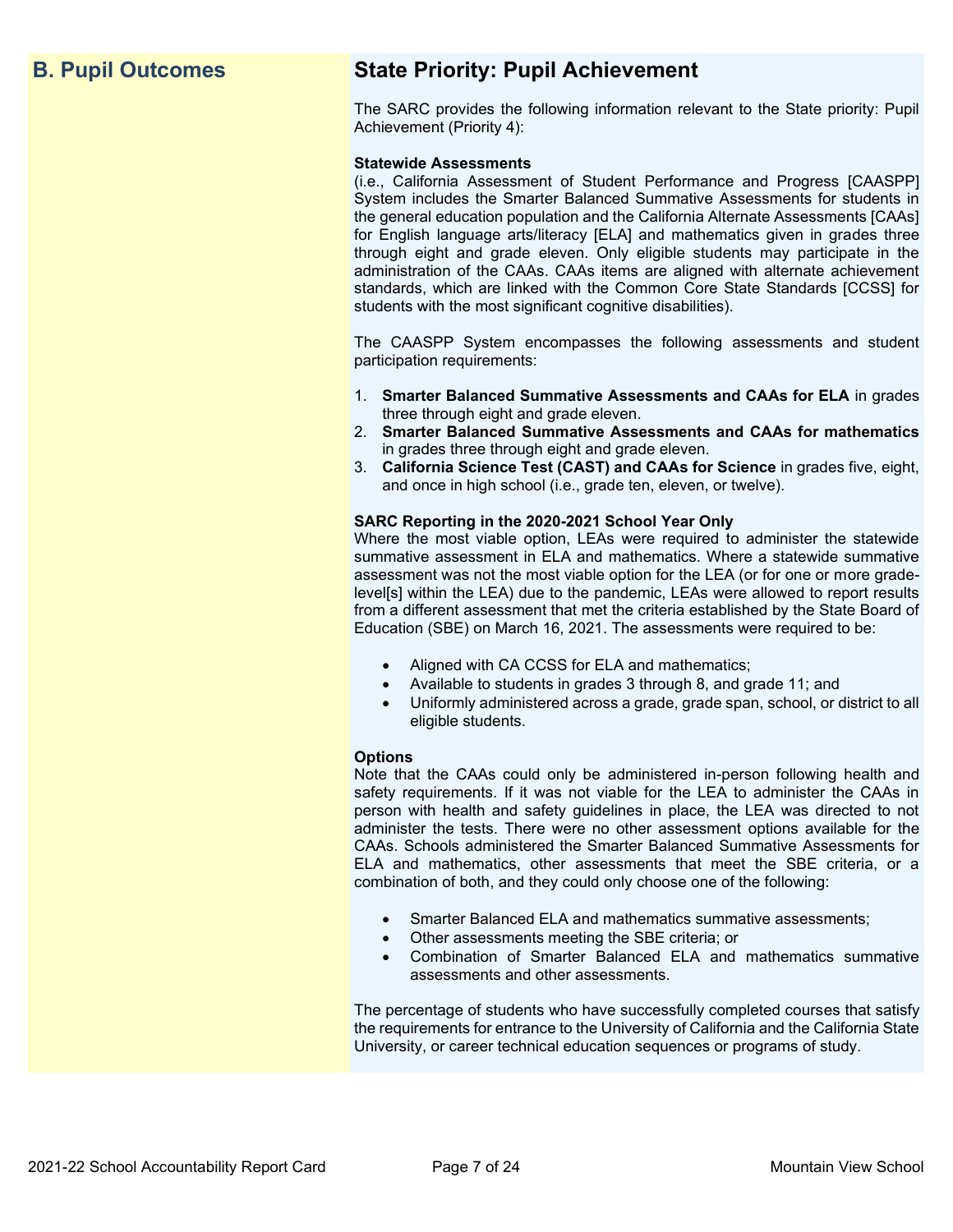# **Percentage of Students Meeting or Exceeding the State Standard on CAASPP**

This table displays CAASPP test results in ELA and mathematics for all students grades three through eight and grade eleven taking and completing a state-administered assessment.

The 2019-2020 data cells with N/A values indicate that the 2019-2020 data are not available due to the COVID-19 pandemic and resulting summative test suspension. The Executive Order N-30-20 was issued which waived the assessment, accountability, and reporting requirements for the 2019-2020 school year.

The 2020-2021 data cells have N/A values because these data are not comparable to other year data due to the COVID-19 pandemic during the 2020-2021 school year. Where the CAASPP assessments in ELA and/or mathematics is not the most viable option, the LEAs were allowed to administer local assessments. Therefore, the 2020-2021 data between school years for the school, district, state are not an accurate comparison. As such, it is inappropriate to compare results of the 2020-2021 school year to other school years.

| Subject                                                              | <b>School</b><br>2019-20 | <b>School</b><br>2020-21 | <b>District</b><br>2019-20 | <b>District</b><br>2020-21 | <b>State</b><br>2019-20 | <b>State</b><br>2020-21 |
|----------------------------------------------------------------------|--------------------------|--------------------------|----------------------------|----------------------------|-------------------------|-------------------------|
| <b>English Language Arts/Literacy</b><br>$\left($ grades 3-8 and 11) | N/A                      | N/A                      | N/A                        | N/A                        | N/A                     | N/A                     |
| <b>Mathematics</b><br>$(grades 3-8 and 11)$                          | N/A                      | N/A                      | N/A                        | N/A                        | N/A                     | N/A                     |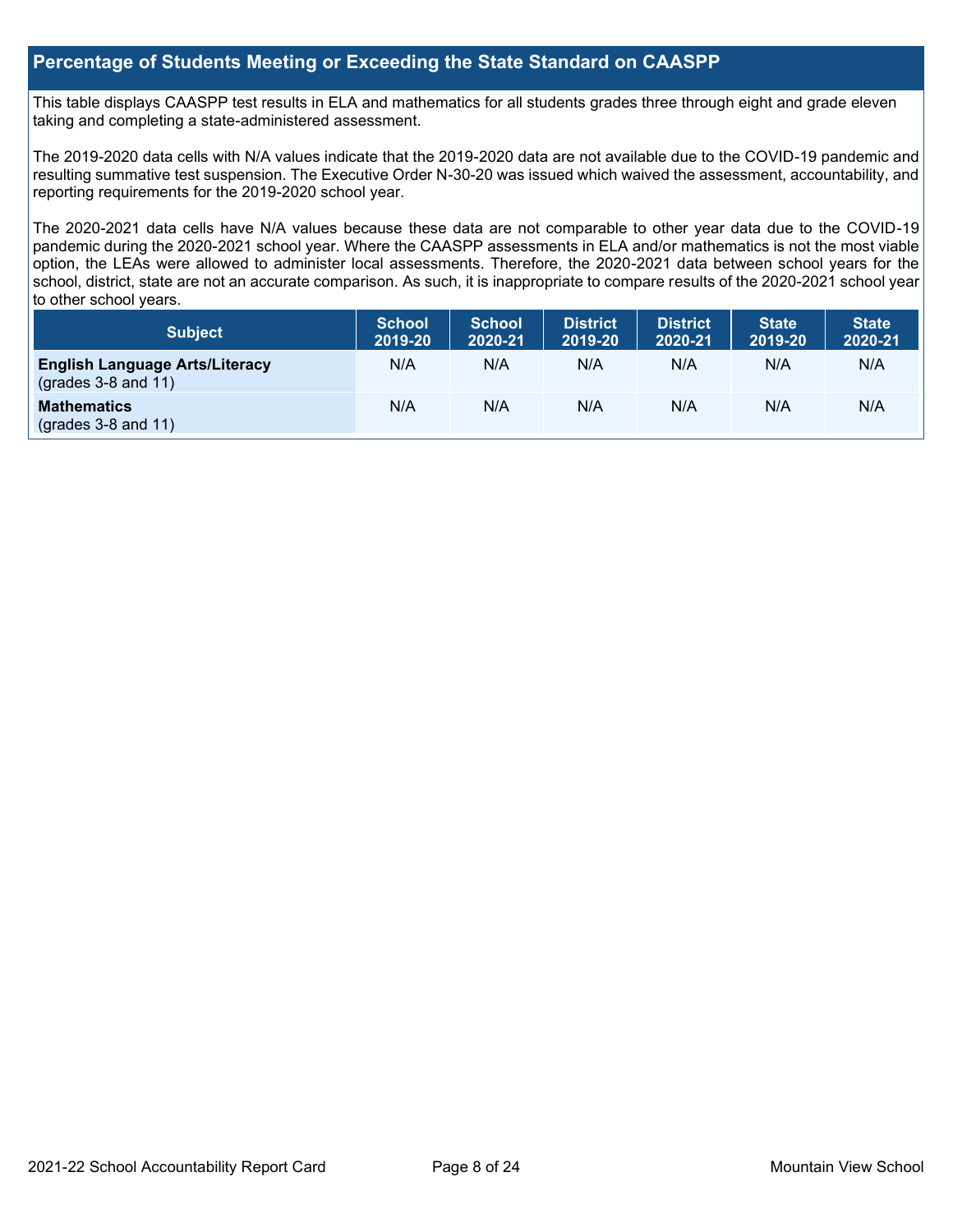# **2020-21 CAASPP Test Results in ELA by Student Group**

This table displays CAASPP test results in ELA by student group for students grades three through eight and grade eleven taking and completing a state-administered assessment. The CDE will populate this table for schools in cases where the school administered the CAASPP assessment. In cases where the school administered a local assessment instead of CAASPP, the CDE will populate this table with "NT" values, meaning this school did not test students using the CAASPP. See the local assessment(s) table for more information.

| <b>CAASPP</b><br><b>Student Groups</b>               | <b>CAASPP</b><br><b>Total</b><br><b>Enrollment</b> | <b>CAASPP</b><br><b>Number</b><br><b>Tested</b> | <b>CAASPP</b><br><b>Percent</b><br><b>Tested</b> | <b>CAASPP</b><br><b>Percent</b><br><b>Not Tested</b> | <b>CAASPP</b><br><b>Percent</b><br><b>Met or</b><br><b>Exceeded</b> |
|------------------------------------------------------|----------------------------------------------------|-------------------------------------------------|--------------------------------------------------|------------------------------------------------------|---------------------------------------------------------------------|
| <b>All Students</b>                                  | 124                                                | 73                                              | 58.87                                            | 41.13                                                | 28.77                                                               |
| Female                                               | 47                                                 | 28                                              | 59.57                                            | 40.43                                                | 32.14                                                               |
| <b>Male</b>                                          | 77                                                 | 45                                              | 58.44                                            | 41.56                                                | 26.67                                                               |
| American Indian or Alaska Native                     | --                                                 | $\overline{\phantom{m}}$                        | --                                               | $\sim$                                               | --                                                                  |
| <b>Asian</b>                                         | $\mathbf{0}$                                       | $\mathbf 0$                                     | $\mathbf{0}$                                     | $\Omega$                                             | 0                                                                   |
| <b>Black or African American</b>                     | $\mathbf{0}$                                       | $\mathbf 0$                                     | $\Omega$                                         | $\Omega$                                             | $\Omega$                                                            |
| <b>Filipino</b>                                      | $\mathbf 0$                                        | $\mathbf 0$                                     | $\Omega$                                         | $\overline{0}$                                       | 0                                                                   |
| <b>Hispanic or Latino</b>                            | 106                                                | 66                                              | 62.26                                            | 37.74                                                | 28.79                                                               |
| <b>Native Hawaiian or Pacific Islander</b>           | $\Omega$                                           | $\pmb{0}$                                       | 0                                                | $\mathbf 0$                                          | 0                                                                   |
| <b>Two or More Races</b>                             | $\overline{\phantom{a}}$                           | $\qquad \qquad -$                               |                                                  |                                                      |                                                                     |
| <b>White</b>                                         | 13                                                 | 5                                               | 38.46                                            | 61.54                                                | --                                                                  |
| <b>English Learners</b>                              | 33                                                 | 14                                              | 42.42                                            | 57.58                                                | $\Omega$                                                            |
| <b>Foster Youth</b>                                  | $- -$                                              | $\overline{\phantom{a}}$                        | --                                               | --                                                   | --                                                                  |
| <b>Homeless</b>                                      | --                                                 | $\sim$                                          | --                                               | $\sim$                                               | --                                                                  |
| <b>Military</b>                                      | $\Omega$                                           | $\mathbf 0$                                     | $\Omega$                                         | 0                                                    | 0                                                                   |
| <b>Socioeconomically Disadvantaged</b>               | 101                                                | 59                                              | 58.42                                            | 41.58                                                | 27.12                                                               |
| <b>Students Receiving Migrant Education Services</b> | $- -$                                              | --                                              |                                                  |                                                      |                                                                     |
| <b>Students with Disabilities</b>                    | 26                                                 | 9                                               | 34.62                                            | 65.38                                                |                                                                     |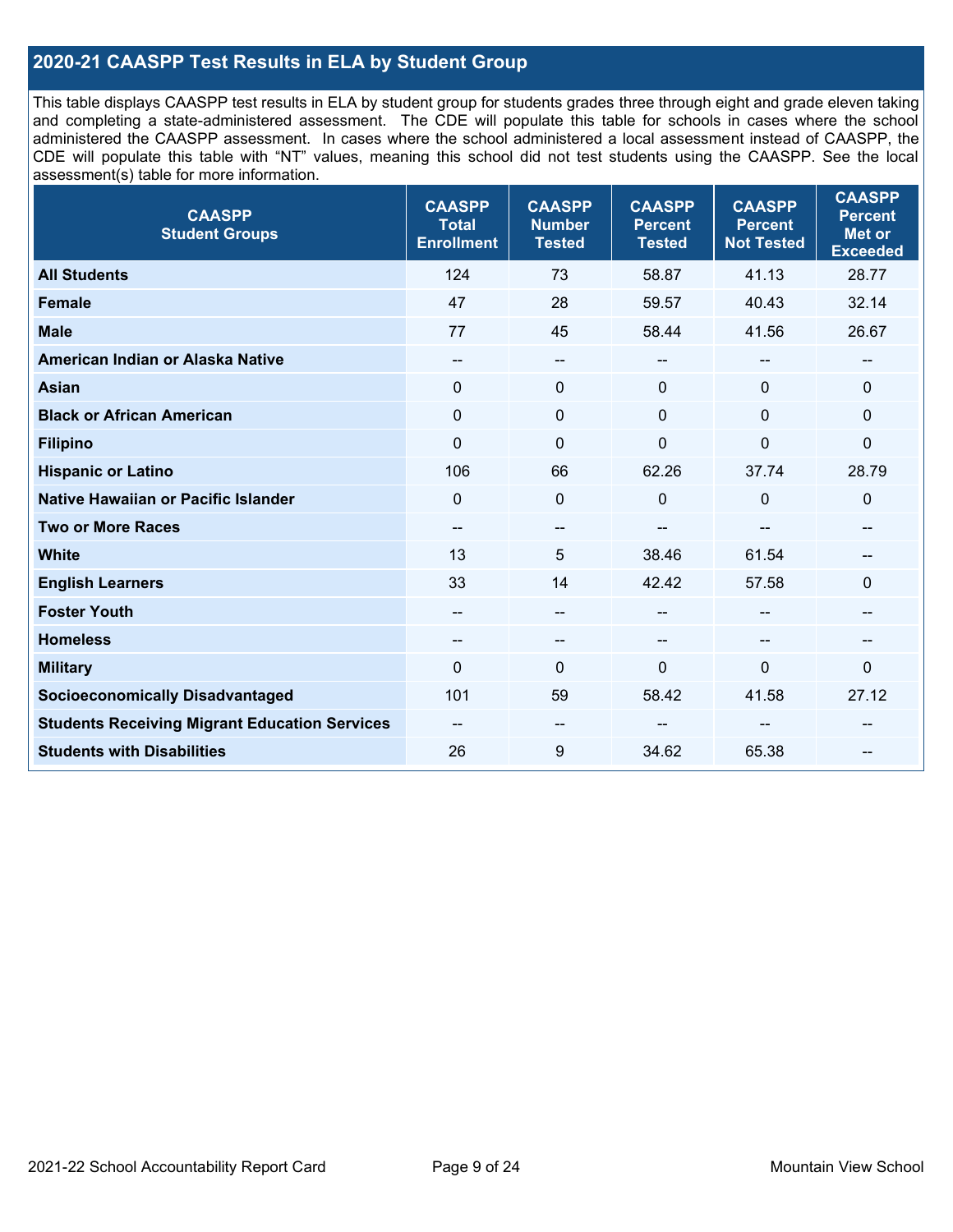# **2020-21 CAASPP Test Results in Math by Student Group**

This table displays CAASPP test results in Math by student group for students grades three through eight and grade eleven taking and completing a state-administered assessment. The CDE will populate this table for schools in cases where the school administered the CAASPP assessment. In cases where the school administered a local assessment instead of CAASPP, the CDE will populate this table with "NT" values, meaning this school did not test students using the CAASPP. See the local assessment(s) table for more information.

| <b>CAASPP</b><br><b>Student Groups</b>               | <b>CAASPP</b><br><b>Total</b><br><b>Enrollment</b> | <b>CAASPP</b><br><b>Number</b><br><b>Tested</b> | <b>CAASPP</b><br><b>Percent</b><br><b>Tested</b> | <b>CAASPP</b><br><b>Percent</b><br><b>Not Tested</b> | <b>CAASPP</b><br><b>Percent</b><br><b>Met or</b><br><b>Exceeded</b> |
|------------------------------------------------------|----------------------------------------------------|-------------------------------------------------|--------------------------------------------------|------------------------------------------------------|---------------------------------------------------------------------|
| <b>All Students</b>                                  | 124                                                | 75                                              | 60.48                                            | 39.52                                                | 1.33                                                                |
| <b>Female</b>                                        | 47                                                 | 29                                              | 61.70                                            | 38.30                                                | 0.00                                                                |
| <b>Male</b>                                          | 77                                                 | 46                                              | 59.74                                            | 40.26                                                | 2.17                                                                |
| American Indian or Alaska Native                     | $\qquad \qquad -$                                  | --                                              | --                                               | --                                                   | $\overline{\phantom{a}}$                                            |
| <b>Asian</b>                                         | $\mathbf{0}$                                       | 0                                               | $\mathbf{0}$                                     | $\Omega$                                             | $\mathbf 0$                                                         |
| <b>Black or African American</b>                     | $\mathbf 0$                                        | 0                                               | $\mathbf{0}$                                     | $\Omega$                                             | $\mathbf 0$                                                         |
| <b>Filipino</b>                                      | $\mathbf 0$                                        | $\mathbf 0$                                     | $\mathbf{0}$                                     | $\mathbf 0$                                          | $\mathbf 0$                                                         |
| <b>Hispanic or Latino</b>                            | 106                                                | 68                                              | 64.15                                            | 35.85                                                | 1.47                                                                |
| Native Hawaiian or Pacific Islander                  | $\Omega$                                           | $\mathbf 0$                                     | $\mathbf{0}$                                     | 0                                                    | $\mathbf 0$                                                         |
| <b>Two or More Races</b>                             | $\qquad \qquad -$                                  | --                                              |                                                  | --                                                   | --                                                                  |
| <b>White</b>                                         | 13                                                 | 5                                               | 38.46                                            | 61.54                                                |                                                                     |
| <b>English Learners</b>                              | 33                                                 | 15                                              | 45.45                                            | 54.55                                                | 0.00                                                                |
| <b>Foster Youth</b>                                  | --                                                 | $-$                                             | --                                               |                                                      | --                                                                  |
| <b>Homeless</b>                                      | $\qquad \qquad -$                                  | --                                              | --                                               | --                                                   | $\sim$                                                              |
| <b>Military</b>                                      | $\Omega$                                           | 0                                               | $\mathbf 0$                                      | $\mathbf{0}$                                         | 0                                                                   |
| <b>Socioeconomically Disadvantaged</b>               | 101                                                | 62                                              | 61.39                                            | 38.61                                                | 1.61                                                                |
| <b>Students Receiving Migrant Education Services</b> | --                                                 | --                                              |                                                  |                                                      |                                                                     |
| <b>Students with Disabilities</b>                    | 26                                                 | 9                                               | 34.62                                            | 65.38                                                |                                                                     |

# **2020-21 Local Assessment Test Results in ELA by Student Group**

This table displays Local Assessment test results in ELA by student group for students grades three through eight and grade eleven. LEAs/schools will populate this table for schools in cases where the school administered a local assessment. In cases where the school administered the CAASPP assessment, LEAs/schools will populate this table with "N/A" values in all cells, meaning this table is Not Applicable for this school.

| N/A<br><b>Student Groups</b>     | N/A<br><b>Total</b><br><b>Enrollment</b> | N/A<br><b>Number</b><br><b>Tested</b> | N/A<br><b>Percent</b><br><b>Tested</b> | N/A<br>Percent<br><b>Not Tested</b> | N/A<br><b>Percent</b><br><b>At or Above</b><br><b>Grade Level</b> |
|----------------------------------|------------------------------------------|---------------------------------------|----------------------------------------|-------------------------------------|-------------------------------------------------------------------|
| <b>All Students</b>              | N/A                                      | N/A                                   | N/A                                    | N/A                                 | N/A                                                               |
| Female                           | N/A                                      | N/A                                   | N/A                                    | N/A                                 | N/A                                                               |
| <b>Male</b>                      | N/A                                      | N/A                                   | N/A                                    | N/A                                 | N/A                                                               |
| American Indian or Alaska Native | N/A                                      | N/A                                   | N/A                                    | N/A                                 | N/A                                                               |
| <b>Asian</b>                     | N/A                                      | N/A                                   | N/A                                    | N/A                                 | N/A                                                               |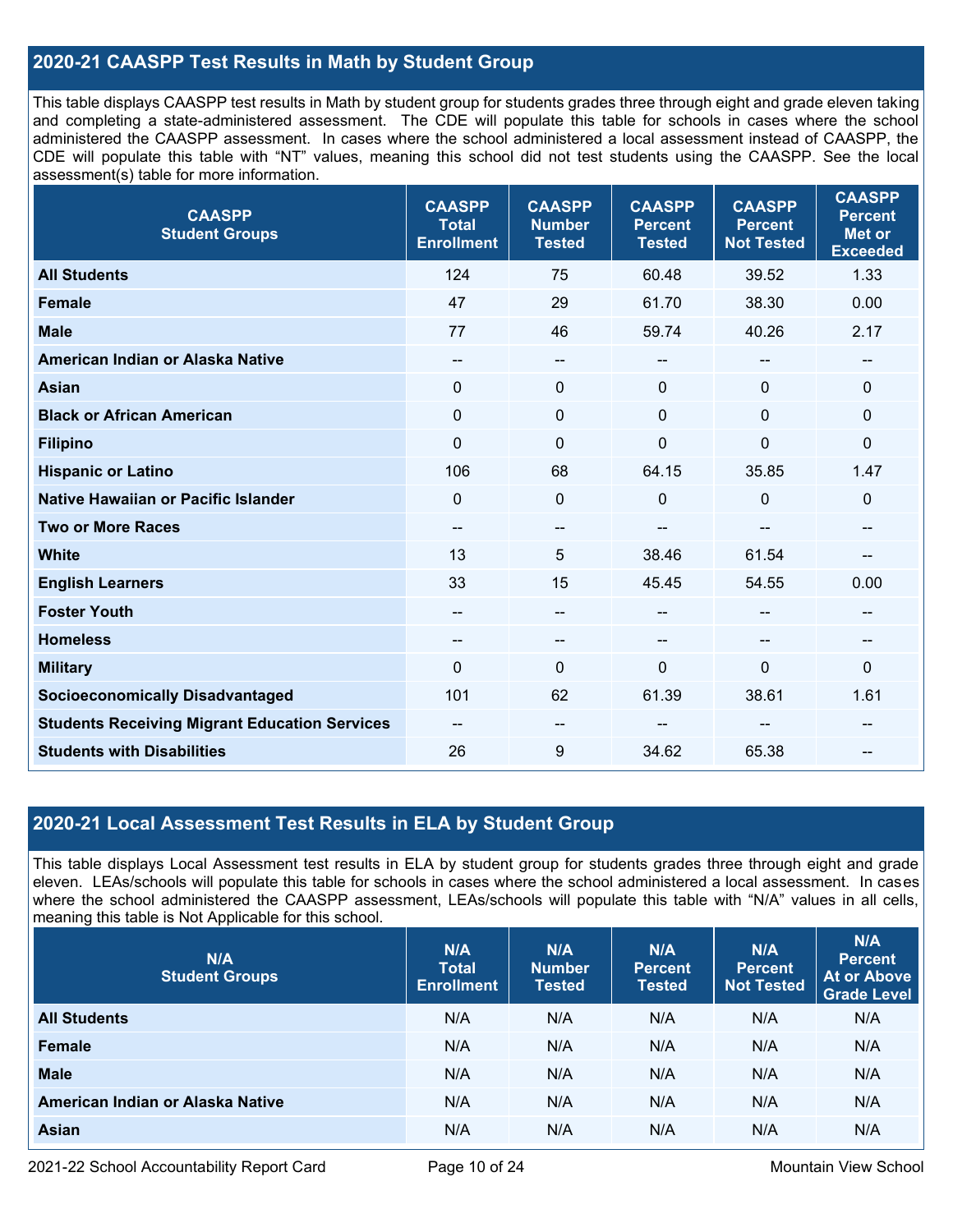| <b>Black or African American</b>                                                          | N/A | N/A | N/A | N/A | N/A |
|-------------------------------------------------------------------------------------------|-----|-----|-----|-----|-----|
| <b>Filipino</b>                                                                           | N/A | N/A | N/A | N/A | N/A |
| <b>Hispanic or Latino</b>                                                                 | N/A | N/A | N/A | N/A | N/A |
| Native Hawaiian or Pacific Islander                                                       | N/A | N/A | N/A | N/A | N/A |
| <b>Two or More Races</b>                                                                  | N/A | N/A | N/A | N/A | N/A |
| White                                                                                     | N/A | N/A | N/A | N/A | N/A |
| <b>English Learners</b>                                                                   | N/A | N/A | N/A | N/A | N/A |
| <b>Foster Youth</b>                                                                       | N/A | N/A | N/A | N/A | N/A |
| <b>Homeless</b>                                                                           | N/A | N/A | N/A | N/A | N/A |
| <b>Military</b>                                                                           | N/A | N/A | N/A | N/A | N/A |
| <b>Socioeconomically Disadvantaged</b>                                                    | N/A | N/A | N/A | N/A | N/A |
| <b>Students Receiving Migrant Education Services</b>                                      | N/A | N/A | N/A | N/A | N/A |
| <b>Students with Disabilities</b>                                                         | N/A | N/A | N/A | N/A | N/A |
| *At or above the grade-level standard in the context of the local assessment administered |     |     |     |     |     |

\*At or above the grade-level standard in the context of the local assessment administered.

# **2020-21 Local Assessment Test Results in Math by Student Group**

This table displays Local Assessment test results in Math by student group for students grades three through eight and grade eleven. LEAs/schools will populate this table for schools in cases where the school administered a local assessment. In cases where the school administered the CAASPP assessment, LEAs/schools will populate this table with "N/A" values in all cells, meaning this table is Not Applicable for this school.

| N/A<br><b>Student Groups</b>                         | N/A<br><b>Total</b><br><b>Enrollment</b> | N/A<br><b>Number</b><br><b>Tested</b> | N/A<br><b>Percent</b><br><b>Tested</b> | N/A<br><b>Percent</b><br><b>Not Tested</b> | N/A<br><b>Percent</b><br><b>At or Above</b><br><b>Grade Level</b> |
|------------------------------------------------------|------------------------------------------|---------------------------------------|----------------------------------------|--------------------------------------------|-------------------------------------------------------------------|
| <b>All Students</b>                                  | N/A                                      | N/A                                   | N/A                                    | N/A                                        | N/A                                                               |
| <b>Female</b>                                        | N/A                                      | N/A                                   | N/A                                    | N/A                                        | N/A                                                               |
| <b>Male</b>                                          | N/A                                      | N/A                                   | N/A                                    | N/A                                        | N/A                                                               |
| American Indian or Alaska Native                     | N/A                                      | N/A                                   | N/A                                    | N/A                                        | N/A                                                               |
| <b>Asian</b>                                         | N/A                                      | N/A                                   | N/A                                    | N/A                                        | N/A                                                               |
| <b>Black or African American</b>                     | N/A                                      | N/A                                   | N/A                                    | N/A                                        | N/A                                                               |
| <b>Filipino</b>                                      | N/A                                      | N/A                                   | N/A                                    | N/A                                        | N/A                                                               |
| <b>Hispanic or Latino</b>                            | N/A                                      | N/A                                   | N/A                                    | N/A                                        | N/A                                                               |
| Native Hawaiian or Pacific Islander                  | N/A                                      | N/A                                   | N/A                                    | N/A                                        | N/A                                                               |
| <b>Two or More Races</b>                             | N/A                                      | N/A                                   | N/A                                    | N/A                                        | N/A                                                               |
| <b>White</b>                                         | N/A                                      | N/A                                   | N/A                                    | N/A                                        | N/A                                                               |
| <b>English Learners</b>                              | N/A                                      | N/A                                   | N/A                                    | N/A                                        | N/A                                                               |
| <b>Foster Youth</b>                                  | N/A                                      | N/A                                   | N/A                                    | N/A                                        | N/A                                                               |
| <b>Homeless</b>                                      | N/A                                      | N/A                                   | N/A                                    | N/A                                        | N/A                                                               |
| <b>Military</b>                                      | N/A                                      | N/A                                   | N/A                                    | N/A                                        | N/A                                                               |
| <b>Socioeconomically Disadvantaged</b>               | N/A                                      | N/A                                   | N/A                                    | N/A                                        | N/A                                                               |
| <b>Students Receiving Migrant Education Services</b> | N/A                                      | N/A                                   | N/A                                    | N/A                                        | N/A                                                               |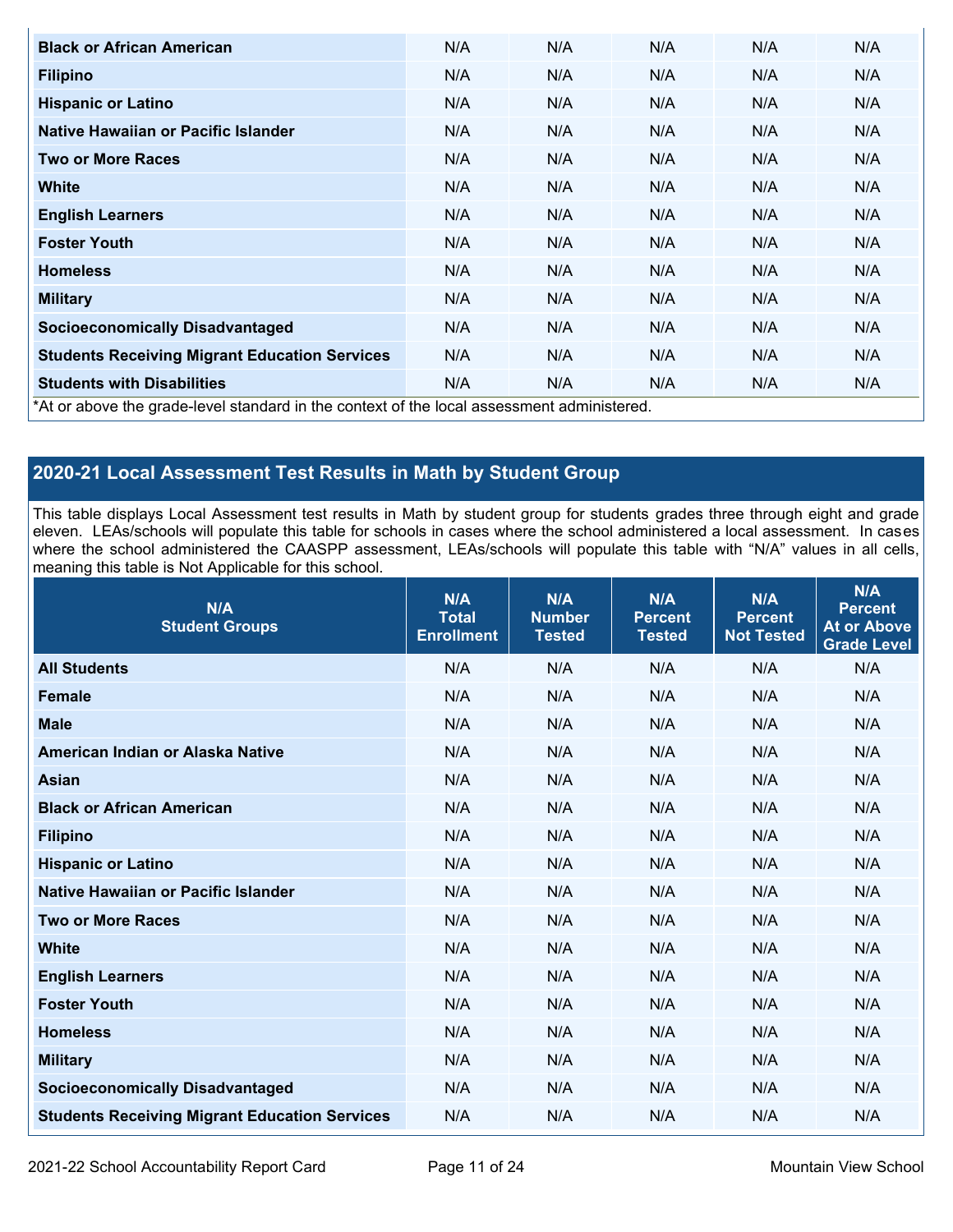| <b>Students with Disabilities</b>                                                           | N/A | N/A | N/A | N/A | N/A |  |  |  |
|---------------------------------------------------------------------------------------------|-----|-----|-----|-----|-----|--|--|--|
| *At as above the escale level standard in the context of the local accordinate admissioned. |     |     |     |     |     |  |  |  |

\*At or above the grade-level standard in the context of the local assessment administered.

# **CAASPP Test Results in Science for All Students**

This table displays the percentage of all students grades five, eight, and High School meeting or exceeding the State Standard.

The 2019-2020 data cells with N/A values indicate that the 2019-2020 data are not available due to the COVID-19 pandemic and resulting summative testing suspension. The Executive Order N-30-20 was issued which waived the assessment, accountability, and reporting requirements for the 2019-2020 school year.

For any 2020-2021 data cells with N/T values indicate that this school did not test students using the CAASPP Science.

| <b>Subject</b>                | <b>School</b><br>2019-20 | <b>School</b><br>2020-21 | <b>District</b><br>12019-20 | District<br>2020-21 | <b>State</b><br>2019-20 | <b>State</b><br>2020-21 |
|-------------------------------|--------------------------|--------------------------|-----------------------------|---------------------|-------------------------|-------------------------|
| <b>Science</b>                | N/A                      | NT                       | N/A                         | NT                  | N/A                     | 28.72                   |
| (grades 5, 8 and high school) |                          |                          |                             |                     |                         |                         |

# **2020-21 CAASPP Test Results in Science by Student Group**

This table displays CAASPP test results in Science by student group for students grades five, eight, and High School. For any data cells with N/T values indicate that this school did not test students using the CAASPP Science.

| <b>Student Group</b>                                 | <b>Total</b><br><b>Enrollment</b> | <b>Number</b><br><b>Tested</b> | <b>Percent</b><br><b>Tested</b> | <b>Percent</b><br><b>Not Tested</b> | <b>Percent</b><br><b>Met or</b><br><b>Exceeded</b> |
|------------------------------------------------------|-----------------------------------|--------------------------------|---------------------------------|-------------------------------------|----------------------------------------------------|
| <b>All Students</b>                                  | 176                               | <b>NT</b>                      | <b>NT</b>                       | <b>NT</b>                           | <b>NT</b>                                          |
| <b>Female</b>                                        | 61                                | <b>NT</b>                      | <b>NT</b>                       | <b>NT</b>                           | <b>NT</b>                                          |
| <b>Male</b>                                          | 115                               | <b>NT</b>                      | <b>NT</b>                       | <b>NT</b>                           | <b>NT</b>                                          |
| American Indian or Alaska Native                     | 0                                 | $\mathbf 0$                    | $\mathbf 0$                     | $\mathbf 0$                         | $\mathbf{0}$                                       |
| <b>Asian</b>                                         | $\mathbf 0$                       | $\mathbf 0$                    | $\mathbf 0$                     | $\mathbf 0$                         | $\mathbf{0}$                                       |
| <b>Black or African American</b>                     | $\mathbf 0$                       | $\mathbf 0$                    | $\mathbf 0$                     | 0                                   | $\mathbf 0$                                        |
| <b>Filipino</b>                                      | 0                                 | $\mathbf 0$                    | $\mathbf{0}$                    | $\Omega$                            | $\mathbf 0$                                        |
| <b>Hispanic or Latino</b>                            | 159                               | <b>NT</b>                      | <b>NT</b>                       | <b>NT</b>                           | <b>NT</b>                                          |
| Native Hawaiian or Pacific Islander                  | 0                                 | $\mathbf 0$                    | $\mathbf{0}$                    | $\mathbf 0$                         | $\mathbf{0}$                                       |
| <b>Two or More Races</b>                             | --                                | <b>NT</b>                      | <b>NT</b>                       | <b>NT</b>                           | <b>NT</b>                                          |
| <b>White</b>                                         | 14                                | <b>NT</b>                      | <b>NT</b>                       | <b>NT</b>                           | <b>NT</b>                                          |
| <b>English Learners</b>                              | 34                                | <b>NT</b>                      | <b>NT</b>                       | <b>NT</b>                           | <b>NT</b>                                          |
| <b>Foster Youth</b>                                  | $-$                               | <b>NT</b>                      | <b>NT</b>                       | <b>NT</b>                           | <b>NT</b>                                          |
| <b>Homeless</b>                                      | --                                | <b>NT</b>                      | <b>NT</b>                       | <b>NT</b>                           | <b>NT</b>                                          |
| <b>Military</b>                                      | 0                                 | $\mathbf 0$                    | $\mathbf{0}$                    | $\mathbf{0}$                        | $\mathbf{0}$                                       |
| <b>Socioeconomically Disadvantaged</b>               | 149                               | <b>NT</b>                      | <b>NT</b>                       | <b>NT</b>                           | <b>NT</b>                                          |
| <b>Students Receiving Migrant Education Services</b> | $-$                               | <b>NT</b>                      | <b>NT</b>                       | <b>NT</b>                           | <b>NT</b>                                          |
| <b>Students with Disabilities</b>                    | 18                                | <b>NT</b>                      | <b>NT</b>                       | <b>NT</b>                           | <b>NT</b>                                          |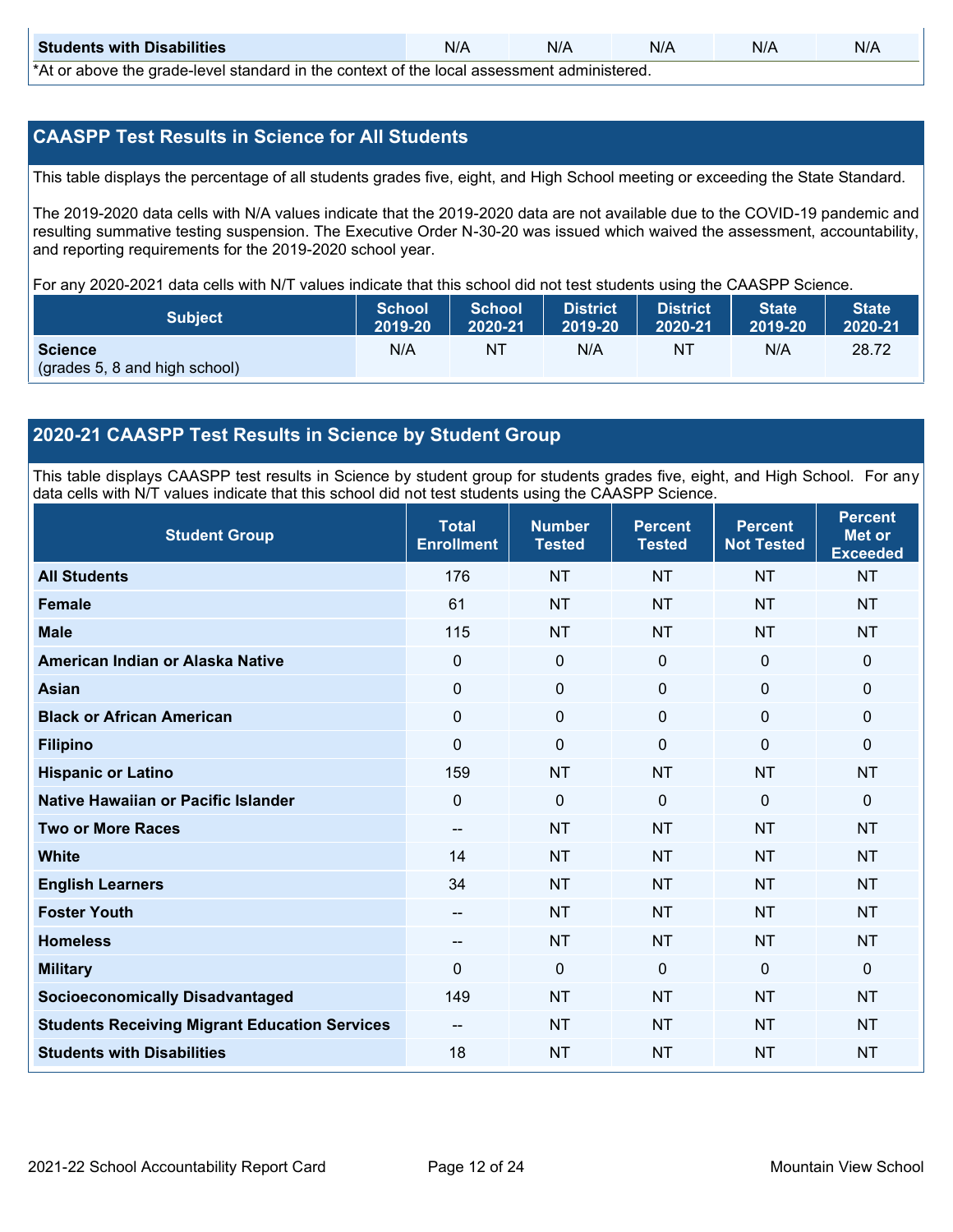## **2020-21 Career Technical Education Programs**

Mountain View School Students have access to participating in Career Technical Education through the Valley ROP (Regional Occupation Program) through our district adult school. However, this past year there were no students at MVS that participated in CTE courses.

| 2020-21 Career Technical Education (CTE) Participation                                                                            |                                  |  |  |  |  |  |
|-----------------------------------------------------------------------------------------------------------------------------------|----------------------------------|--|--|--|--|--|
| <b>Measure</b>                                                                                                                    | <b>CTE Program Participation</b> |  |  |  |  |  |
| Number of Pupils Participating in CTE                                                                                             | 21                               |  |  |  |  |  |
| Percent of Pupils that Complete a CTE Program and Earn a High School Diploma                                                      |                                  |  |  |  |  |  |
| Percent of CTE Courses that are Sequenced or Articulated Between the School and<br><b>Institutions of Postsecondary Education</b> |                                  |  |  |  |  |  |

#### **Course Enrollment/Completion**

This table displays the course enrollment/completion of University of California (UC) and/or California State University (CSU) admission requirements.

| <b>UC/CSU Course Measure</b>                                                | <b>Percent</b> |
|-----------------------------------------------------------------------------|----------------|
| 2020-2021 Pupils Enrolled in Courses Required for UC/CSU Admission          | 10.7           |
| 2019-2020 Graduates Who Completed All Courses Required for UC/CSU Admission |                |

# **B. Pupil Outcomes State Priority: Other Pupil Outcomes**

The SARC provides the following information relevant to the State priority: Other Pupil Outcomes (Priority 8): Pupil outcomes in the subject area of physical education.

### **2020-21 California Physical Fitness Test Results**

Due to the COVID-19 crisis, the Physical Fitness Test was suspended during the 2020-2021 school year and therefore no data are reported and each cell in this table is populated with "N/A."

| <b>Grade Level</b> | <b>Four of Six Fitness Standards</b> | <b>Five of Six Fitness Standards</b> | Percentage of Students Meeting   Percentage of Students Meeting   Percentage of Students Meeting<br><b>Six of Six Fitness Standards</b> |
|--------------------|--------------------------------------|--------------------------------------|-----------------------------------------------------------------------------------------------------------------------------------------|
| Grade 5            | N/A                                  | N/A                                  | N/A                                                                                                                                     |
| Grade 7            | N/A                                  | N/A                                  | N/A                                                                                                                                     |
| Grade 9            | N/A                                  | N/A                                  | N/A                                                                                                                                     |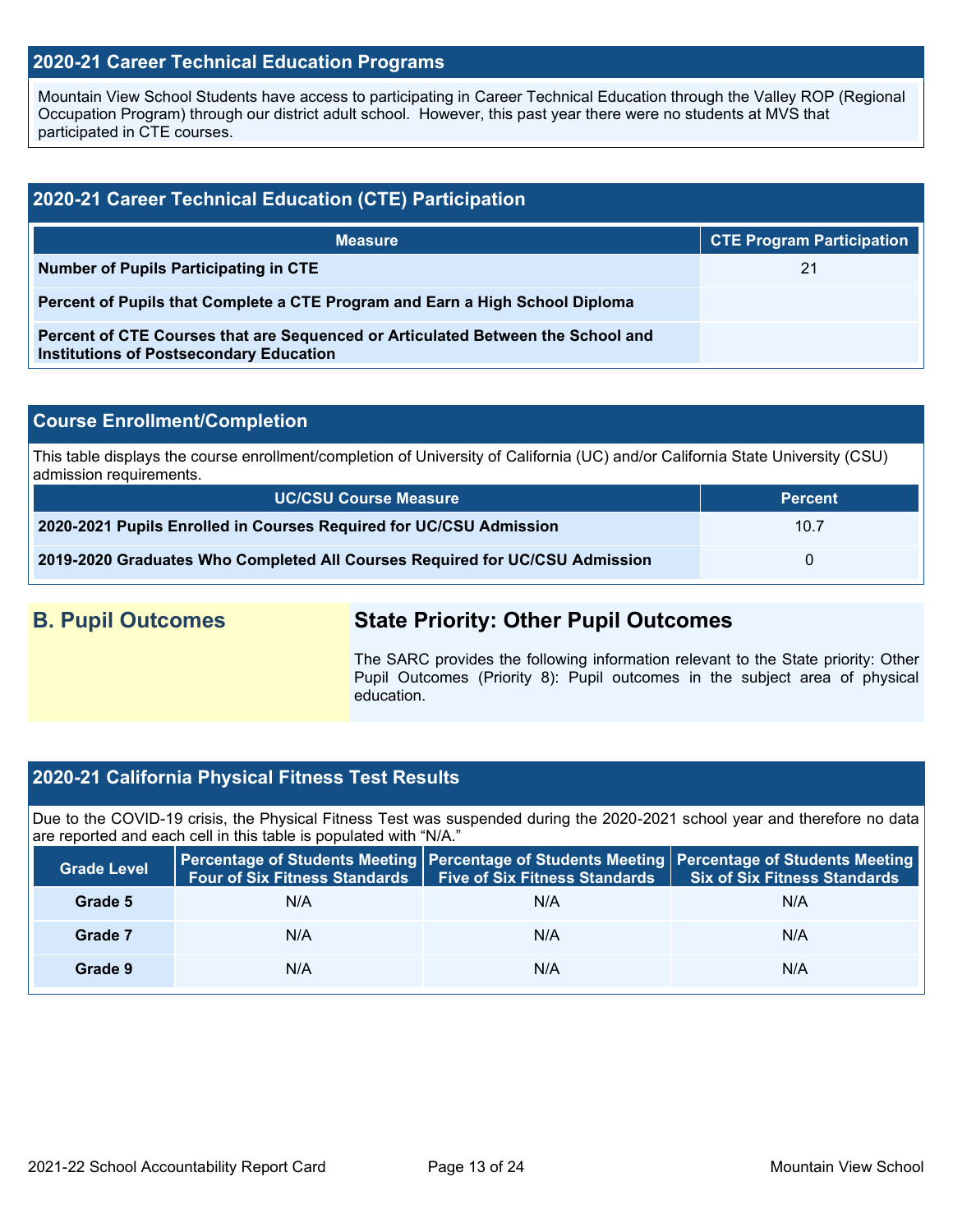# **C. Engagement State Priority: Parental Involvement**

The SARC provides the following information relevant to the State priority: Parental Involvement (Priority 3): Efforts the school district makes to seek parent input in making decisions regarding the school district and at each school site.

## **2021-22 Opportunities for Parental Involvement**

Parent involvement and communication are important to our school. Mountain View continually strives to involve parents by exchanging information that helps them to understand and support their child's efforts to meet graduation requirements or necessary achievements to return to a comprehensive school site.

Students are continually encouraged to share the weekly assignment document with parents which verifies the credits earned and the grade achieved for the week. In the event a student is not completing assignments or not attending weekly appointments, contact is made by the administration soliciting parent assistance to rectify the behavior. Parent meetings are held monthly with students not making adequate attendance to review strategies to assist with improving performance.

Parent involvement opportunities at MVS also include an invitation to the annual district fair, attendance at back to school night/open house events, participation on the MVS School Site Council Committee, and the opportunity to participate in any parent education/training workshops offered by other KCUSD schools.

Parents who would like more information on how to become involved may contact Learning Director, Rich Ishimaru at (559) 305-7080.

# **C. Engagement State Priority: Pupil Engagement**

The SARC provides the following information relevant to the State priority: Pupil Engagement (Priority 5):

- High school dropout rates;
- High school graduation rates; and
- Chronic Absenteeism

# **Dropout Rate and Graduation Rate (Four-Year Cohort Rate)**

| <b>Indicator</b>       | <b>School</b><br>2018-19 | <b>School</b><br>2019-20 | School<br>2020-21 |      | District District<br>$\overline{2018}$ -19 2019-20 | District<br>2020-21 | <b>State</b><br>2018-19 | <b>State</b><br>2019-20 | <b>State</b><br>2020-21 |
|------------------------|--------------------------|--------------------------|-------------------|------|----------------------------------------------------|---------------------|-------------------------|-------------------------|-------------------------|
| <b>Dropout Rate</b>    | 7.6                      | 11.8                     | 6.5               | 2.7  | 1.6                                                | 2.2                 | 9.0                     | 8.9                     | 9.4                     |
| <b>Graduation Rate</b> | 18.5                     | 23.5                     | 35.3              | 83.8 | 89.4                                               | 81.3                | 84.5                    | 84.2                    | 83.6                    |

# **2020-21 Graduation Rate by Student Group (Four-Year Cohort Rate)**

This table displays the 2020-21 graduation rate by student group. For information on the Four-Year Adjusted Cohort Graduation Rate (ACGR), visit the CDE Adjusted Cohort Graduation Rate web page at [www.cde.ca.gov/ds/ad/acgrinfo.asp.](http://www.cde.ca.gov/ds/ad/acgrinfo.asp)

| <b>Student Group</b> | Number of                 | Number of               | <b>Cohort</b>          |
|----------------------|---------------------------|-------------------------|------------------------|
|                      | <b>Students in Cohort</b> | <b>Cohort Graduates</b> | <b>Graduation Rate</b> |
| <b>All Students</b>  | 153                       | 54                      | 35.3                   |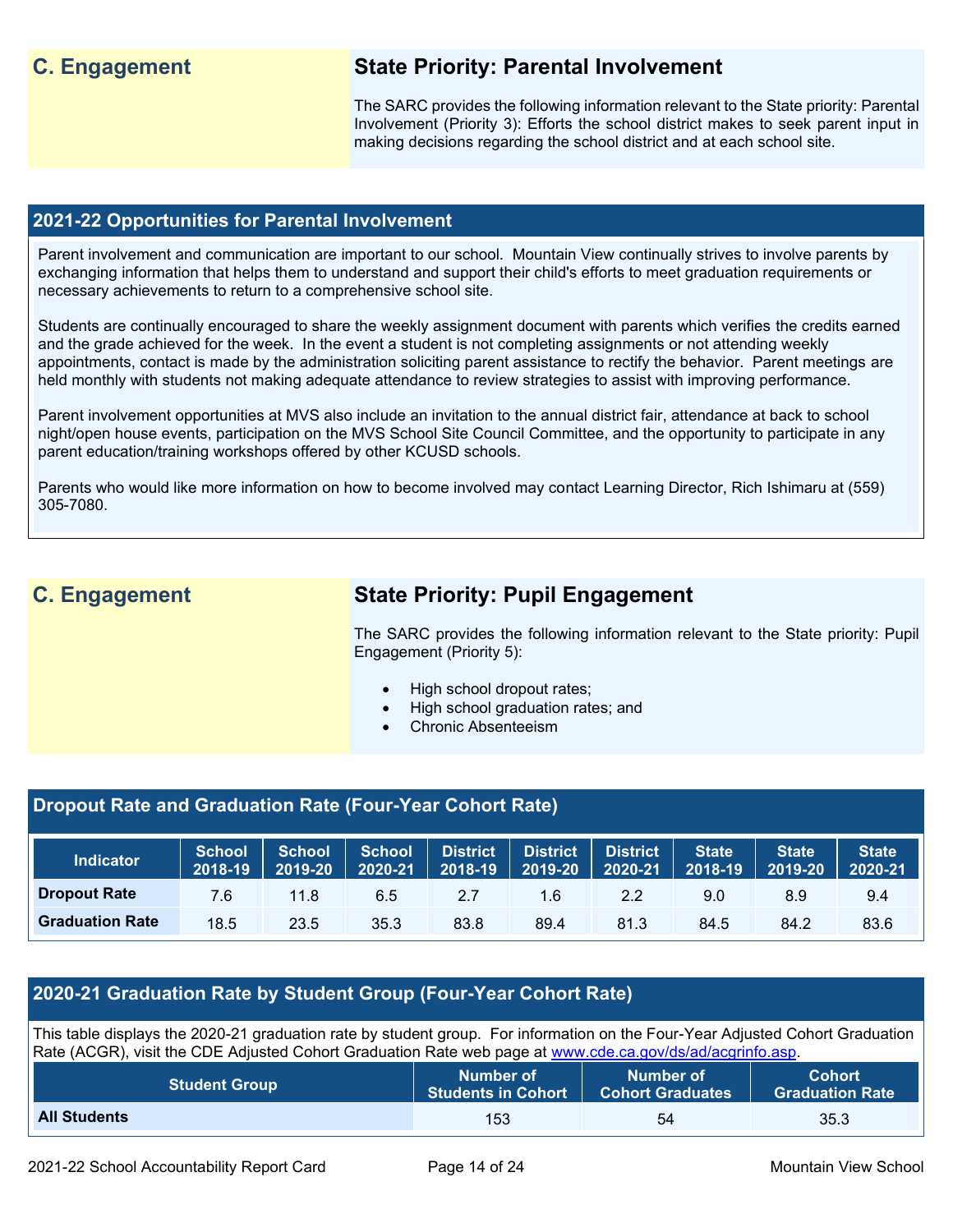| <b>Female</b>                                        | 51           | 26           | 51.0 |
|------------------------------------------------------|--------------|--------------|------|
| <b>Male</b>                                          | 102          | 28           | 27.5 |
| American Indian or Alaska Native                     | 0            | $\mathbf 0$  | 0.00 |
| Asian                                                | 0            | $\mathbf 0$  | 0.00 |
| <b>Black or African American</b>                     | $\mathbf{0}$ | $\mathbf{0}$ | 0.00 |
| <b>Filipino</b>                                      | $\mathbf{0}$ | $\mathbf 0$  | 0.00 |
| <b>Hispanic or Latino</b>                            | 140          | 47           | 33.6 |
| Native Hawaiian or Pacific Islander                  | $\Omega$     | $\mathbf 0$  | 0.00 |
| <b>Two or More Races</b>                             | --           | --           | --   |
| <b>White</b>                                         | 11           | 6            | 54.5 |
| <b>English Learners</b>                              | 44           | 9            | 20.5 |
| <b>Foster Youth</b>                                  | --           | --           | --   |
| <b>Homeless</b>                                      | --           | --           | --   |
| <b>Socioeconomically Disadvantaged</b>               | 145          | 53           | 36.6 |
| <b>Students Receiving Migrant Education Services</b> | --           | --           | --   |
| <b>Students with Disabilities</b>                    | 16           | 2            | 12.5 |

# **2020-21 Chronic Absenteeism by Student Group**

| <b>Student Group</b>                                 | <b>Cumulative</b><br><b>Enrollment</b> | <b>Chronic</b><br><b>Absenteeism</b><br><b>Eligible Enrollment</b> | <b>Chronic</b><br><b>Absenteeism</b><br><b>Count</b> | <b>Chronic</b><br><b>Absenteeism</b><br><b>Rate</b> |
|------------------------------------------------------|----------------------------------------|--------------------------------------------------------------------|------------------------------------------------------|-----------------------------------------------------|
| <b>All Students</b>                                  | 400                                    | 379                                                                | 205                                                  | 54.1                                                |
| <b>Female</b>                                        | 145                                    | 139                                                                | 73                                                   | 52.5                                                |
| <b>Male</b>                                          | 255                                    | 240                                                                | 132                                                  | 55.0                                                |
| American Indian or Alaska Native                     | 2                                      | $\overline{2}$                                                     | $\overline{2}$                                       | 100.0                                               |
| Asian                                                | $\Omega$                               | $\mathbf{0}$                                                       | $\mathbf{0}$                                         | 0.0                                                 |
| <b>Black or African American</b>                     | $\mathbf{0}$                           | $\mathbf 0$                                                        | $\mathbf{0}$                                         | 0.0                                                 |
| <b>Filipino</b>                                      | $\Omega$                               | $\mathbf 0$                                                        | 0                                                    | 0.0                                                 |
| <b>Hispanic or Latino</b>                            | 359                                    | 340                                                                | 189                                                  | 55.6                                                |
| Native Hawaiian or Pacific Islander                  | $\Omega$                               | $\mathbf 0$                                                        | $\mathbf{0}$                                         | 0.0                                                 |
| <b>Two or More Races</b>                             | 8                                      | $\overline{7}$                                                     | 3                                                    | 42.9                                                |
| <b>White</b>                                         | 30                                     | 29                                                                 | 11                                                   | 37.9                                                |
| <b>English Learners</b>                              | 96                                     | 89                                                                 | 54                                                   | 60.7                                                |
| <b>Foster Youth</b>                                  | 5                                      | $\overline{4}$                                                     | 3                                                    | 75.0                                                |
| <b>Homeless</b>                                      | 3                                      | 3                                                                  | 1                                                    | 33.3                                                |
| <b>Socioeconomically Disadvantaged</b>               | 359                                    | 339                                                                | 184                                                  | 54.3                                                |
| <b>Students Receiving Migrant Education Services</b> | 12                                     | 9                                                                  | 4                                                    | 44.4                                                |
| <b>Students with Disabilities</b>                    | 58                                     | 56                                                                 | 33                                                   | 58.9                                                |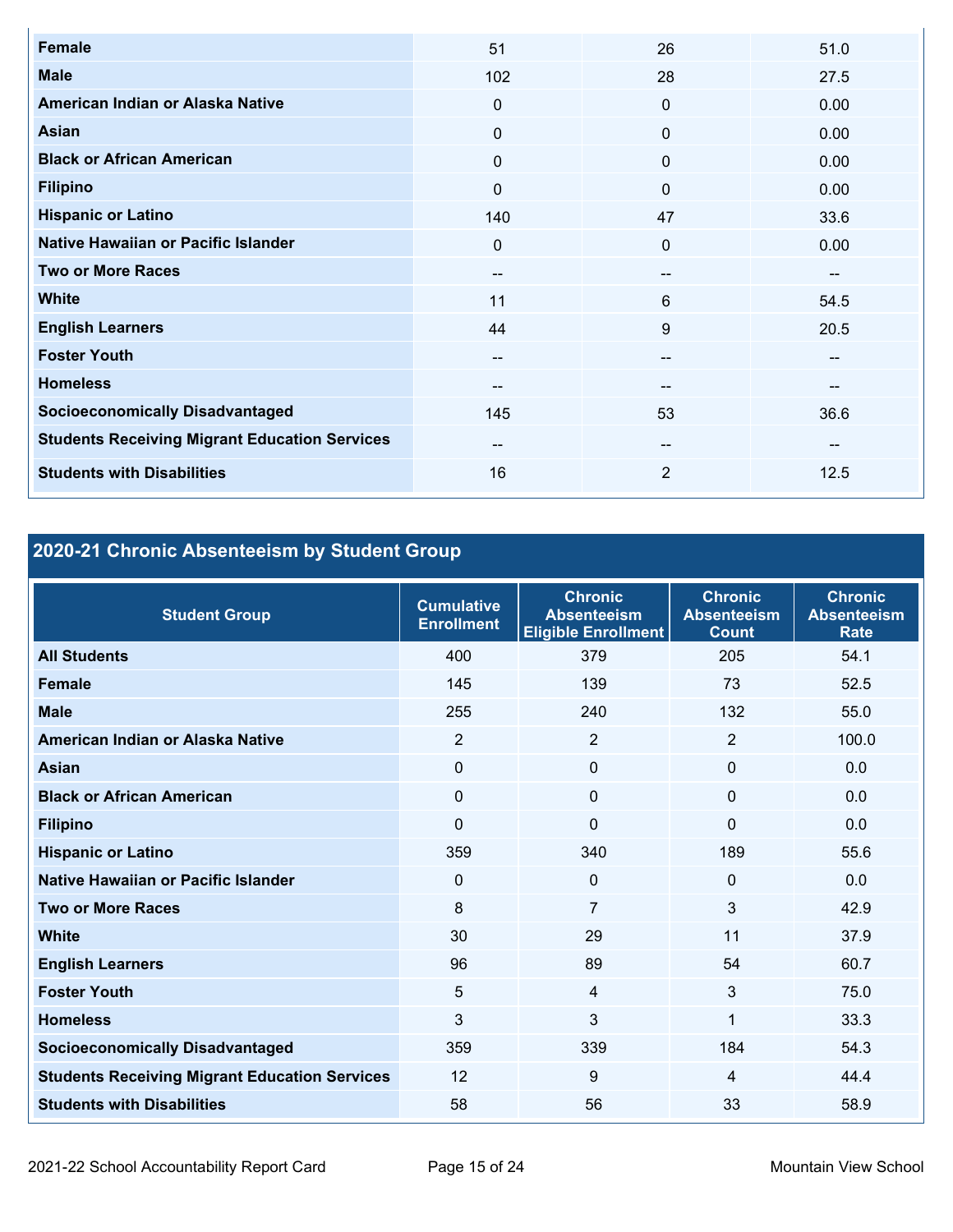# **C. Engagement State Priority: School Climate**

The SARC provides the following information relevant to the State priority: School Climate (Priority 6):

- Pupil suspension rates;
- Pupil expulsion rates; and
- Other local measures on the sense of safety

# **Suspensions and Expulsions**

This table displays suspensions and expulsions data collected between July through June, each full school year respectively. Data collected during the 2020-21 school year may not be comparable to earlier years of this collection due to differences in learning mode instruction in response to the COVID-19 pandemic.

| <b>Subject</b>     | <b>School</b><br>2018-19 | <b>School</b><br>2020-21 | District<br>2018-19 | District<br>2020-21 | <b>State</b><br>2018-19 | <b>State</b><br>2020-21 |
|--------------------|--------------------------|--------------------------|---------------------|---------------------|-------------------------|-------------------------|
| <b>Suspensions</b> | 0.00                     | 0.00                     | 3.08                | 0.53                | 3.47                    | 0.20                    |
| <b>Expulsions</b>  | 0.00                     | 0.00                     | 0.02                | 0.00                | 0.08                    | 0.00                    |

This table displays suspensions and expulsions data collected between July through February, partial school year due to the COVID-19 pandemic. The 2019-2020 suspensions and expulsions rate data are not comparable to other year data because the 2019-2020 school year is a partial school year due to the COVID-19 crisis. As such, it would be inappropriate to make any comparisons in rates of suspensions and expulsions in the 2019-2020 school year compared to other school years.

| <b>Subject</b>     | <b>School</b><br>2019-20 | <b>District</b><br>2019-20 | <b>State</b><br>2019-20 |
|--------------------|--------------------------|----------------------------|-------------------------|
| <b>Suspensions</b> | 0.00                     | 2.38                       | 2.45                    |
| <b>Expulsions</b>  | 0.00                     | 0.00                       | 0.05                    |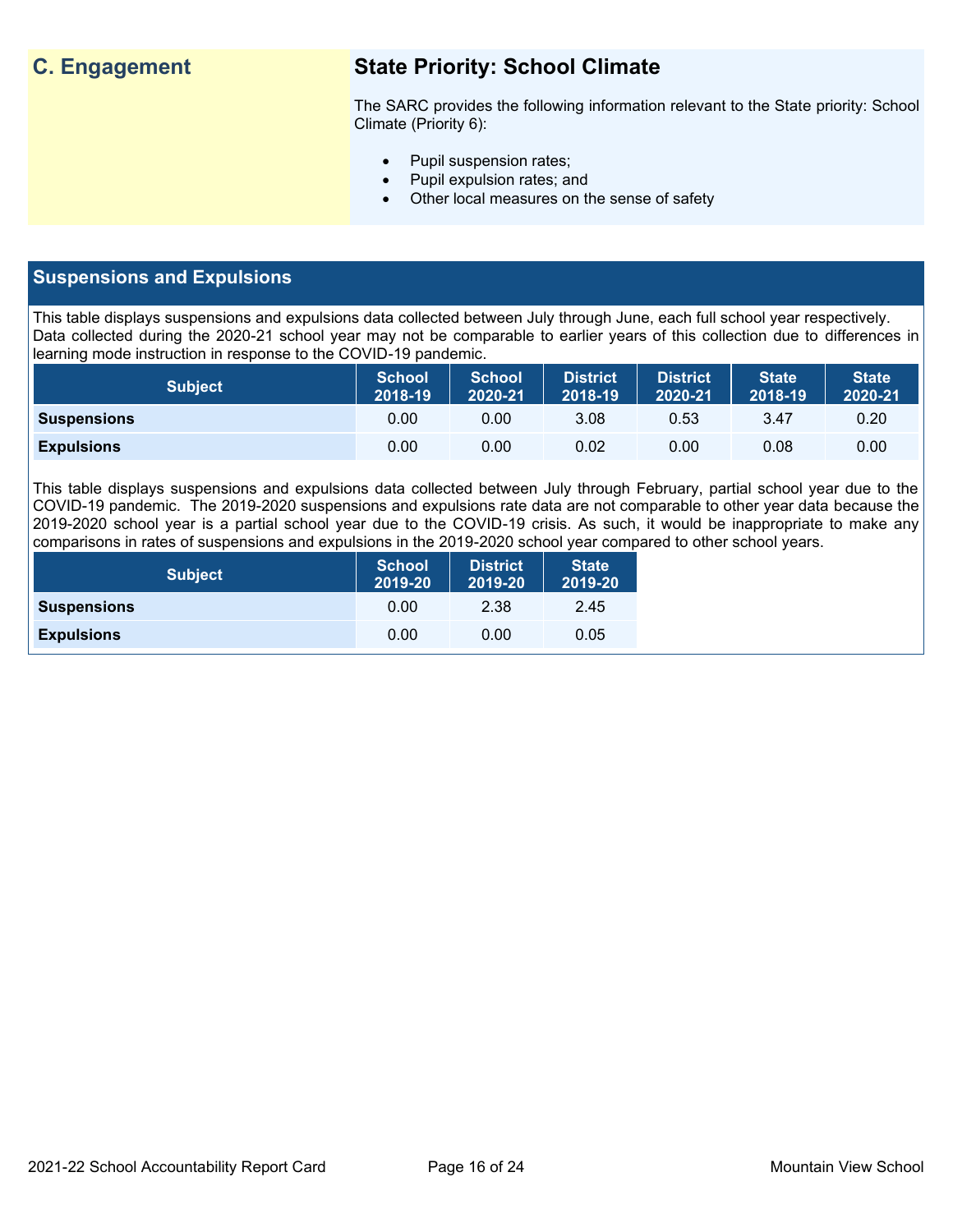### **2020-21 Suspensions and Expulsions by Student Group**

| <b>Student Group</b>                                 | <b>Suspensions Rate</b> | <b>Expulsions Rate</b> |
|------------------------------------------------------|-------------------------|------------------------|
| <b>All Students</b>                                  | 0.00                    | 0.00                   |
| <b>Female</b>                                        | 0.00                    | 0.00                   |
| <b>Male</b>                                          | 0.00                    | 0.00                   |
| American Indian or Alaska Native                     | 0.00                    | 0.00                   |
| <b>Asian</b>                                         | 0.00                    | 0.00                   |
| <b>Black or African American</b>                     | 0.00                    | 0.00                   |
| <b>Filipino</b>                                      | 0.00                    | 0.00                   |
| <b>Hispanic or Latino</b>                            | 0.00                    | 0.00                   |
| Native Hawaiian or Pacific Islander                  | 0.00                    | 0.00                   |
| <b>Two or More Races</b>                             | 0.00                    | 0.00                   |
| <b>White</b>                                         | 0.00                    | 0.00                   |
| <b>English Learners</b>                              | 0.00                    | 0.00                   |
| <b>Foster Youth</b>                                  | 0.00                    | 0.00                   |
| <b>Homeless</b>                                      | 0.00                    | 0.00                   |
| <b>Socioeconomically Disadvantaged</b>               | 0.00                    | 0.00                   |
| <b>Students Receiving Migrant Education Services</b> | 0.00                    | 0.00                   |
| <b>Students with Disabilities</b>                    | 0.00                    | 0.00                   |

### **2021-22 School Safety Plan**

Due to the independent study design, Mountain View does not maintain a traditional school site. Mountain View School includes two main buildings, one of which houses the administration office and independent study space and the other a resource center for materials and small group instruction. Mountain View School is adequately maintained to meet all facility safety standards and is handicap accessible.

The School Safety Plan is updated annually and can be viewed upon request. The most recent update was October 2021. The plan includes: KCUSD philosophy, district dress code, procedures in the event of a crisis, emergency evacuation plan, emergency telephone numbers, the campus utilities map, staff guidelines for responding to loss of life, a communication tree, and child abuse reporting procedures.

# **D. Other SARC Information Information Required in the SARC**

The information in this section is required to be in the SARC but is not included in the state priorities for LCFF.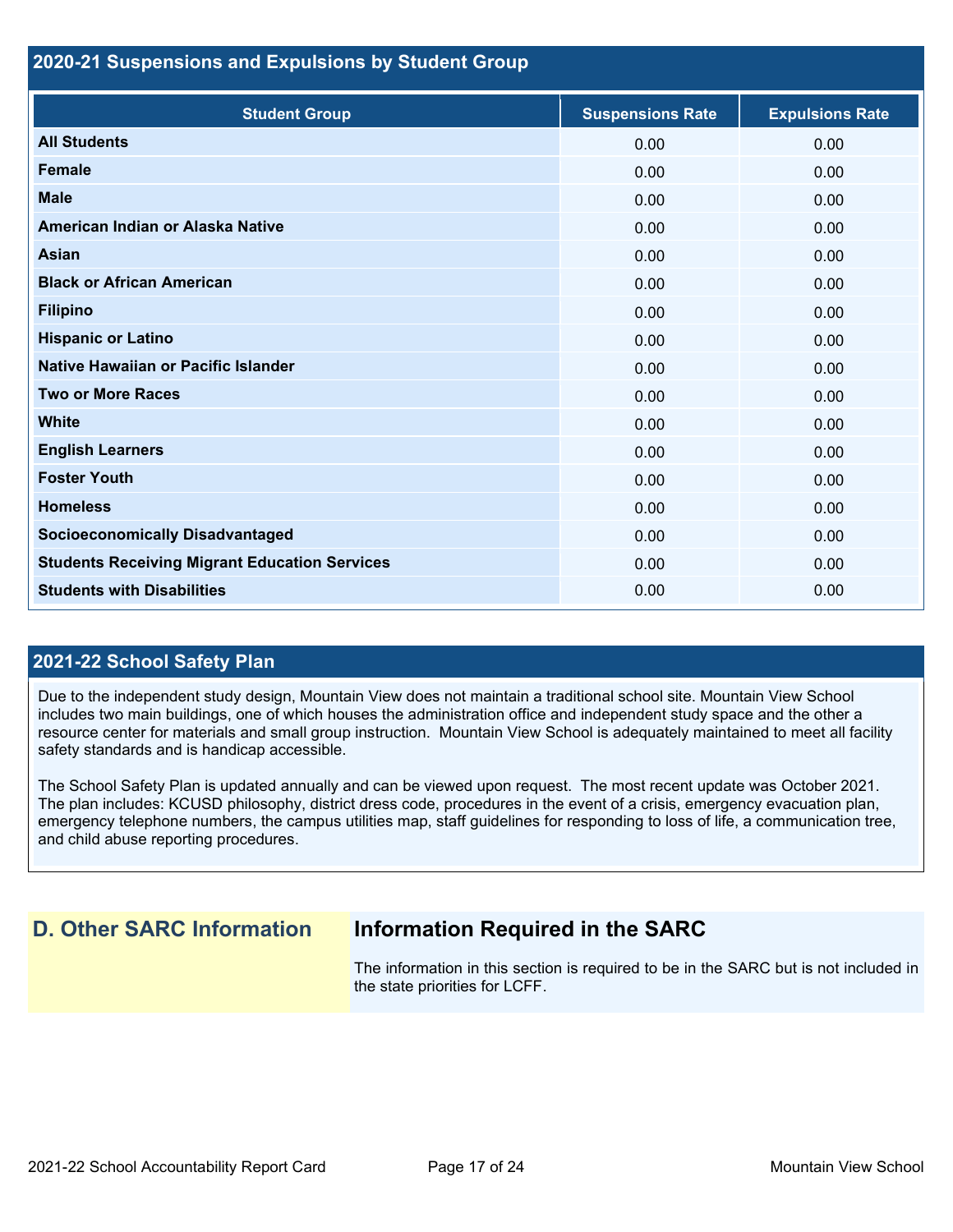# **2018-19 Elementary Average Class Size and Class Size Distribution**

This table displays the 2018-19 average class size and class size distribution. The columns titled "Number of Classes" indicates how many classes fall into each size category (a range of total students per class). The "Other" category is for multigrade level classes.

| <b>Grade Level</b> | <b>Average</b><br><b>Class Size</b> | 1-20 Students | Number of Classes with   Number of Classes with  <br>21-32 Students | <b>Number of Classes with</b><br>33+ Students |
|--------------------|-------------------------------------|---------------|---------------------------------------------------------------------|-----------------------------------------------|
| K                  |                                     |               |                                                                     |                                               |
|                    |                                     |               |                                                                     |                                               |
| 2                  |                                     |               |                                                                     |                                               |
|                    |                                     |               |                                                                     |                                               |
|                    |                                     |               |                                                                     |                                               |
|                    |                                     |               |                                                                     |                                               |
|                    |                                     |               |                                                                     |                                               |

### **2019-20 Elementary Average Class Size and Class Size Distribution**

This table displays the 2019-20 average class size and class size distribution. The columns titled "Number of Classes" indicates how many classes fall into each size category (a range of total students per class). The "Other" category is for multi-grade level classes.

| <b>Grade Level</b> | Average<br><b>Class Size</b> | 1-20 Students | Number of Classes with   Number of Classes with   Number of Classes with<br>21-32 Students | 33+ Students |
|--------------------|------------------------------|---------------|--------------------------------------------------------------------------------------------|--------------|
| K                  |                              |               |                                                                                            |              |
|                    |                              |               |                                                                                            |              |
|                    |                              |               |                                                                                            |              |
|                    |                              |               |                                                                                            |              |
| 4                  |                              |               |                                                                                            |              |
| 5                  |                              |               |                                                                                            |              |
| 6                  |                              |               |                                                                                            |              |
| <b>Other</b>       | っ                            |               |                                                                                            |              |

# **2020-21 Elementary Average Class Size and Class Size Distribution**

This table displays the 2020-21 average class size and class size distribution. The columns titled "Number of Classes" indicates how many classes fall into each size category (a range of total students per class). The "Other" category is for multi-grade level classes.

| <b>Grade Level</b> | <b>Average</b><br><b>Class Size</b> | 1-20 Students | Number of Classes with   Number of Classes with  <br>21-32 Students | <b>Number of Classes with</b><br>33+ Students |
|--------------------|-------------------------------------|---------------|---------------------------------------------------------------------|-----------------------------------------------|
| K                  |                                     |               |                                                                     |                                               |
|                    |                                     |               |                                                                     |                                               |
|                    |                                     |               |                                                                     |                                               |
|                    |                                     |               |                                                                     |                                               |
|                    |                                     | 6             |                                                                     |                                               |
| 5                  |                                     | 14            |                                                                     |                                               |
| 6                  |                                     |               |                                                                     |                                               |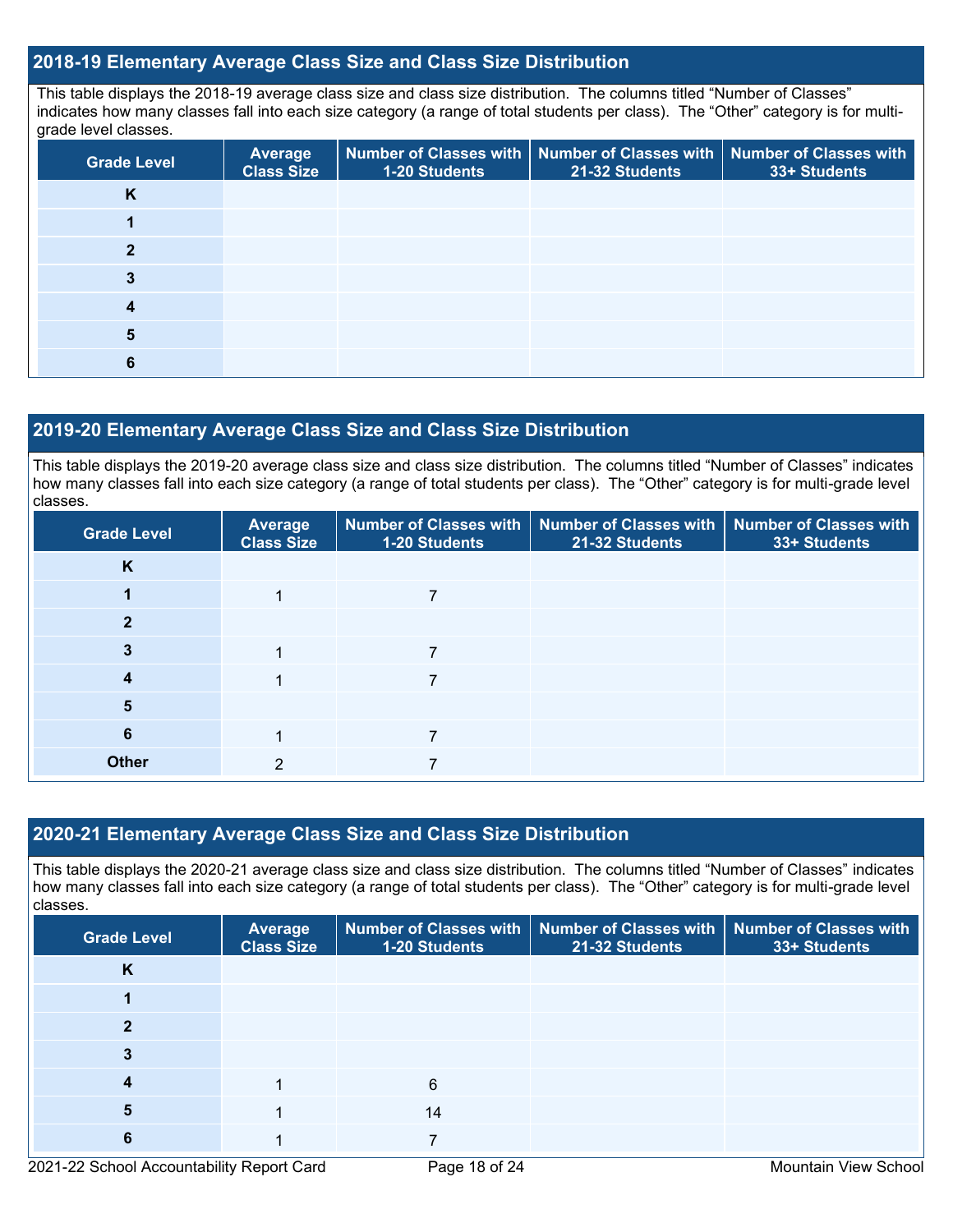# **2018-19 Secondary Average Class Size and Class Size Distribution**

This table displays the 2018-19 average class size and class size distribution. The columns titled "Number of Classes" indicates how many classes fall into each size category (a range of total students per classroom). At the secondary school level, this information is reported by subject area rather than grade level.

| <b>Subject</b>               | <b>Average</b><br><b>Class</b><br><b>Size</b> | <b>1-22 Students</b> | Number of Classes with   Number of Classes with   Number of Classes with<br>23-32 Students | 33+ Students |
|------------------------------|-----------------------------------------------|----------------------|--------------------------------------------------------------------------------------------|--------------|
| <b>English Language Arts</b> | 4                                             | 57                   |                                                                                            |              |
| <b>Mathematics</b>           | 6                                             | 20                   |                                                                                            |              |
| <b>Science</b>               | 4                                             | 36                   |                                                                                            |              |
| <b>Social Science</b>        | 4                                             | 49                   |                                                                                            |              |

# **2019-20 Secondary Average Class Size and Class Size Distribution**

This table displays the 2019-20 average class size and class size distribution. The columns titled "Number of Classes" indicates how many classes fall into each size category (a range of total students per classroom). At the secondary school level, this information is reported by subject area rather than grade level.

| <b>Subject</b>               | <b>Average</b><br><b>Class</b><br><b>Size</b> | 1-22 Students | Number of Classes with   Number of Classes with  <br>23-32 Students | <b>Number of Classes with</b><br>33+ Students |
|------------------------------|-----------------------------------------------|---------------|---------------------------------------------------------------------|-----------------------------------------------|
| <b>English Language Arts</b> | 4                                             | 64            |                                                                     |                                               |
| <b>Mathematics</b>           | 5                                             | 34            |                                                                     |                                               |
| <b>Science</b>               | 3                                             | 44            |                                                                     |                                               |
| <b>Social Science</b>        | 4                                             | 69            |                                                                     |                                               |

# **2020-21 Secondary Average Class Size and Class Size Distribution**

This table displays the 2020-21 average class size and class size distribution. The columns titled "Number of Classes" indicates how many classes fall into each size category (a range of total students per classroom). At the secondary school level, this information is reported by subject area rather than grade level.

| <b>Subject</b>               | <b>Average</b><br><b>Class</b><br><b>Size</b> | Number of Classes with<br><b>1-22 Students</b> | 23-32 Students | Number of Classes with Number of Classes with<br>33+ Students |
|------------------------------|-----------------------------------------------|------------------------------------------------|----------------|---------------------------------------------------------------|
| <b>English Language Arts</b> | 4                                             | 64                                             |                |                                                               |
| <b>Mathematics</b>           | 5                                             | 34                                             |                |                                                               |
| <b>Science</b>               | 4                                             | 36                                             |                |                                                               |
| <b>Social Science</b>        | 4                                             | 69                                             |                |                                                               |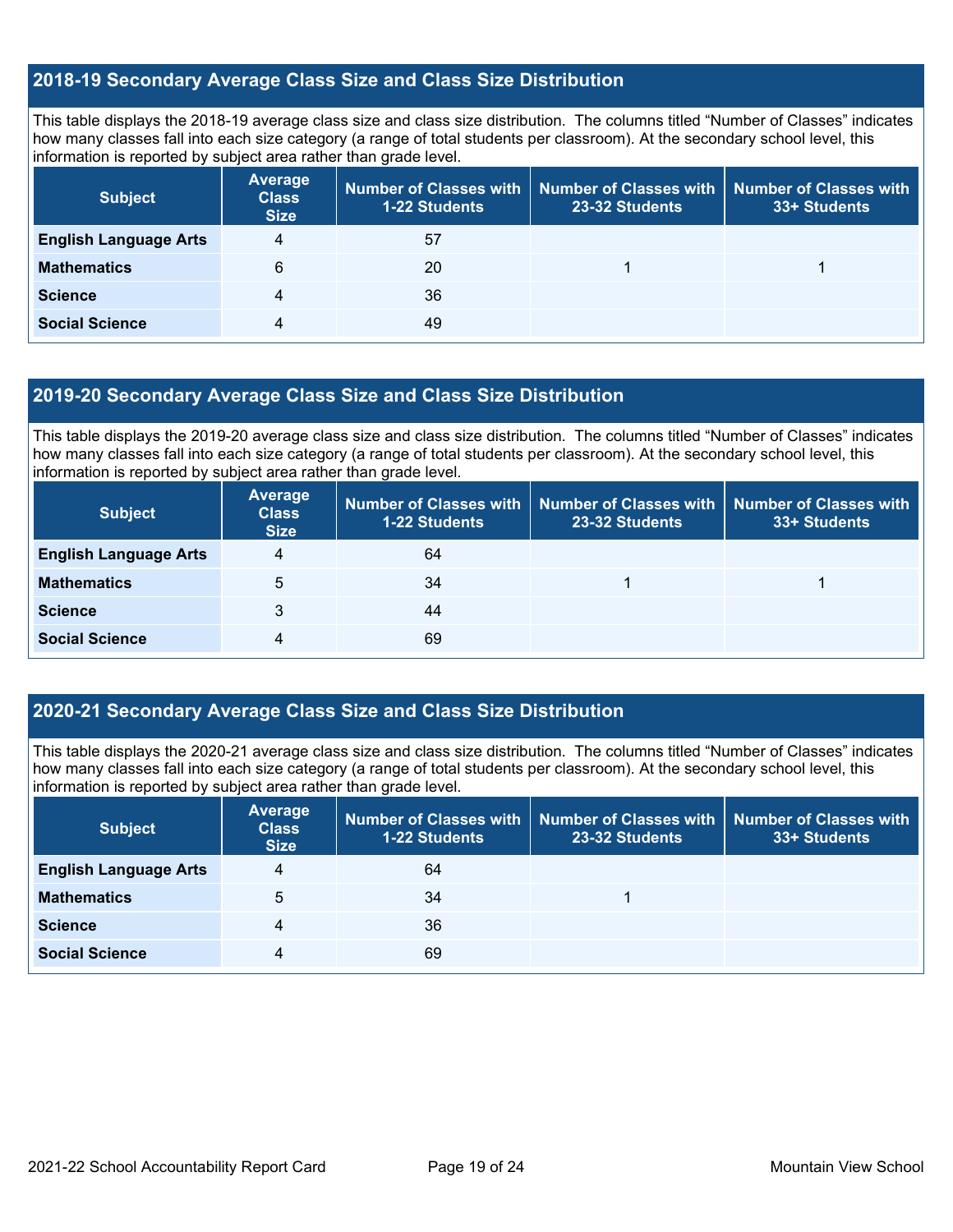# **2020-21 Ratio of Pupils to Academic Counselor**

This table displays the ratio of pupils to Academic Counselor. One full time equivalent (FTE) equals one staff member working full time; one FTE could also represent two staff members who each work 50 percent of full time.

| <b>Title</b>                        | <b>Ratio</b> |
|-------------------------------------|--------------|
| <b>Pupils to Academic Counselor</b> |              |

# **2020-21 Student Support Services Staff**

This table displays the number of FTE support staff assigned to this school. One full time equivalent (FTE) equals one staff member working full time; one FTE could also represent two staff members who each work 50 percent of full time.

| <b>Title</b>                                                         | <b>Number of FTE Assigned to School</b> |
|----------------------------------------------------------------------|-----------------------------------------|
| <b>Counselor (Academic, Social/Behavioral or Career Development)</b> | 0                                       |
| Library Media Teacher (Librarian)                                    | 0                                       |
| Library Media Services Staff (Paraprofessional)                      | 0                                       |
| <b>Psychologist</b>                                                  | $\mathbf{0}$                            |
| <b>Social Worker</b>                                                 | 0                                       |
| <b>Speech/Language/Hearing Specialist</b>                            | $\mathbf{0}$                            |
| <b>Resource Specialist (non-teaching)</b>                            | 0                                       |

# **2019-20 Expenditures Per Pupil and School Site Teacher Salaries**

This table displays the 2019-20 expenditures per pupil and average teach salary for this school. Cells with N/A values do not require data.

| Level                                                | <b>Total</b><br><b>Expenditures</b><br><b>Per Pupil</b> | <b>Expenditures</b><br><b>Per Pupil</b><br>(Restricted) | <b>Expenditures</b><br><b>Per Pupil</b><br>(Unrestricted) | <b>Average</b><br><b>Teacher</b><br><b>Salary</b> |
|------------------------------------------------------|---------------------------------------------------------|---------------------------------------------------------|-----------------------------------------------------------|---------------------------------------------------|
| <b>School Site</b>                                   | \$9,120.88                                              | \$1,070.90                                              | \$8,049.97                                                | \$79,500.22                                       |
| <b>District</b>                                      | N/A                                                     | N/A                                                     | \$7,477.39                                                | \$75,311                                          |
| <b>Percent Difference - School Site and District</b> | N/A                                                     | N/A                                                     | 7.4                                                       | 5.4                                               |
| <b>State</b>                                         |                                                         |                                                         | \$8,444                                                   | \$81,044                                          |
| <b>Percent Difference - School Site and State</b>    | N/A                                                     | N/A                                                     | $-4.8$                                                    | $-1.9$                                            |

# **2020-21 Types of Services Funded**

MVS receives Title I funding to support our site with current technology to support both students and teachers. We also use Title I dollars to assist in professional development to improve instruction of students. Additional funding through CSI have been utilized to improve outcomes for students in the areas of graduation and attendance. Mountain View School also partners with the CAL Safe program to provide services to our teen parents or expectant teen parents. Services typically include providing resources and connections to the community to better prepare them for parenthood. In addition, MVS receives state lottery money to assist with classroom supplies for students and conference attendance for teachers.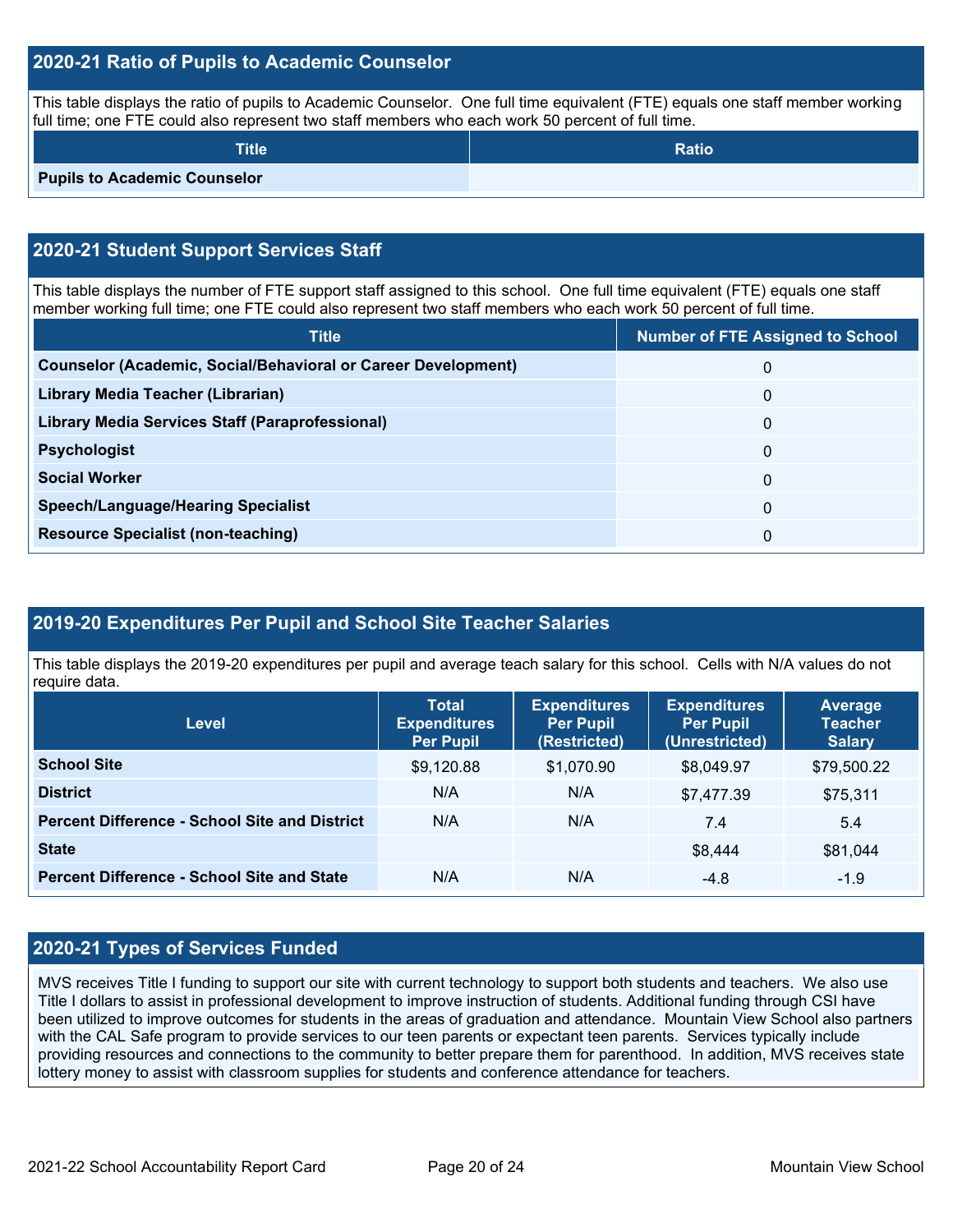# **2019-20 Teacher and Administrative Salaries**

This table displays the 2019-20 Teacher and Administrative salaries. For detailed information on salaries, see the CDE Certification Salaries & Benefits web page at [http://www.cde.ca.gov/ds/fd/cs/.](http://www.cde.ca.gov/ds/fd/cs/)

| Category                                             | <b>District</b><br><b>Amount</b> | <b>State Average</b><br>for Districts<br>in Same Category |
|------------------------------------------------------|----------------------------------|-----------------------------------------------------------|
| <b>Beginning Teacher Salary</b>                      | \$48,010                         | \$51,029                                                  |
| <b>Mid-Range Teacher Salary</b>                      | \$69,956                         | \$78,583                                                  |
| <b>Highest Teacher Salary</b>                        | \$102,133                        | \$99,506                                                  |
| <b>Average Principal Salary (Elementary)</b>         | \$123,232                        | \$124,576                                                 |
| <b>Average Principal Salary (Middle)</b>             | \$132,992                        | \$131,395                                                 |
| <b>Average Principal Salary (High)</b>               | \$147,623                        | \$144,697                                                 |
| <b>Superintendent Salary</b>                         | \$223,065                        | \$240,194                                                 |
| <b>Percent of Budget for Teacher Salaries</b>        | 28%                              | 34%                                                       |
| <b>Percent of Budget for Administrative Salaries</b> | 6%                               | 6%                                                        |

# **2020-21 Advanced Placement (AP) Courses**

This table displays the percent of student in AP courses at this school.

#### **Percent of Students in AP Courses**

This table displays the number of AP courses offered at this school where there are student course enrollments of at least one student.

| <b>Subject</b>                  | <b>Number of AP Courses Offered</b> |
|---------------------------------|-------------------------------------|
| <b>Computer Science</b>         | 0                                   |
| <b>English</b>                  | $\mathbf 0$                         |
| <b>Fine and Performing Arts</b> | 0                                   |
| <b>Foreign Language</b>         | $\mathbf 0$                         |
| <b>Mathematics</b>              | $\mathbf 0$                         |
| <b>Science</b>                  | $\boldsymbol{0}$                    |
| <b>Social Science</b>           | 0                                   |
| <b>Total AP Courses Offered</b> | 0                                   |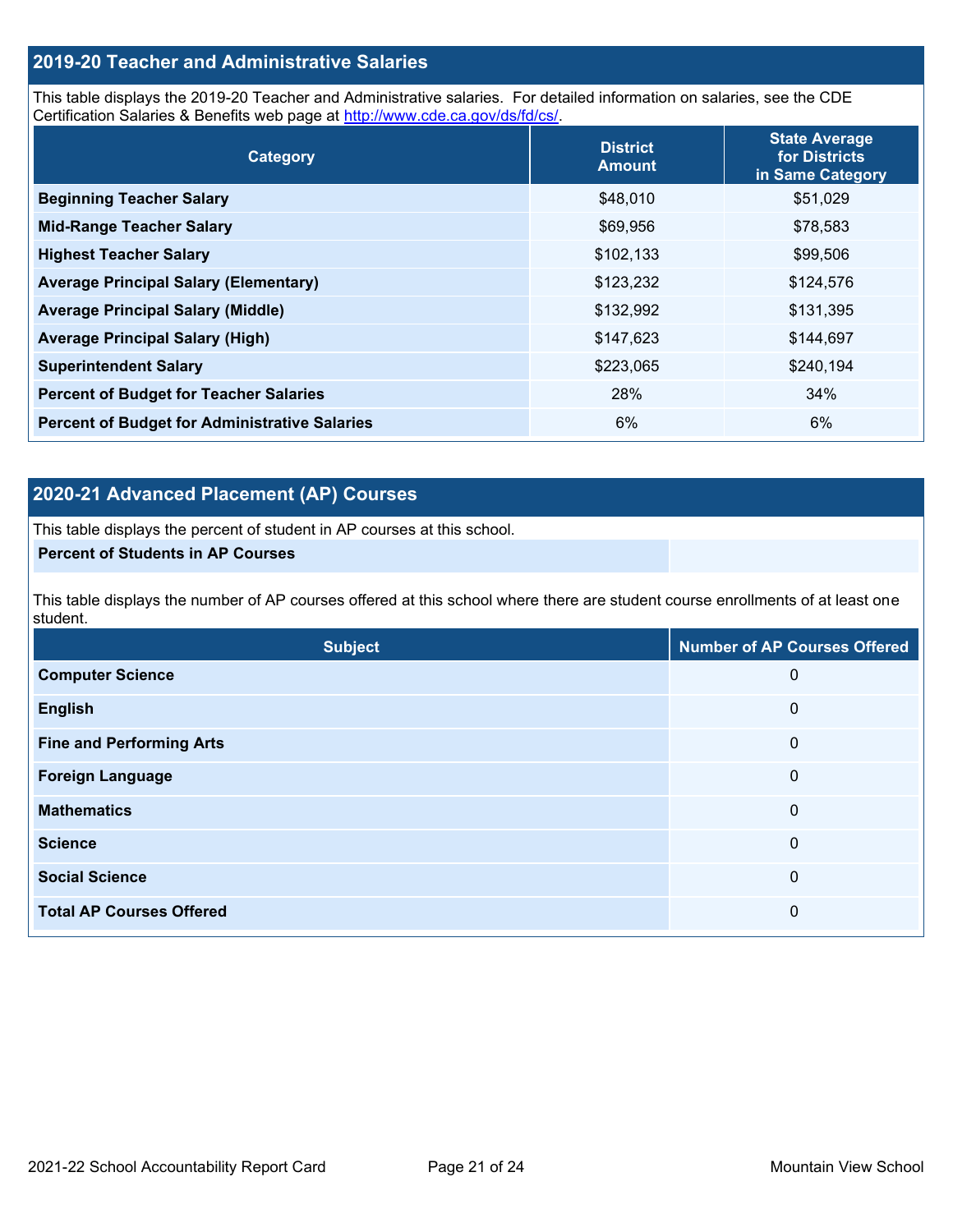## **Professional Development**

Professional development at Mountain View School is designed to meet the professional needs of teachers relating to the independent study educational setting. Professional development takes the form of teacher trainings, specific to the unique needs consistent with our school vision and goals. The principal, teachers, classified staff, and other support personnel take part in these activities. For the 19-20, 20-21, and 21-22 school years, Math and English teachers attended and will continue to attend district Professional Learning Community (PLC) sessions. For the past four years, monthly all-inclusive staff sessions have been and will continue to be scheduled in addition to any individual staff conferences. These staff meetings include opportunities for professional development and support in independent study procedures. District academic coaches provide training as related to technology and curriculum as needed. In addition, we have brought in outside representatives to support our use of a reading and writing computer software being used by students on two different occasions last school year. For this school year the majority of PD is in-person, there may be limited occasions when PD is provided via zoom.

Lastly, over the past four years resource personnel and administrative personnel have attended the California Consortium of Independent Study conferences for current legal, financial, and best-practices seminars.

| This table displays the number of school days dedicated to staff development and continuous improvement. |    |    |                                                                                        |  |  |  |
|----------------------------------------------------------------------------------------------------------|----|----|----------------------------------------------------------------------------------------|--|--|--|
| <b>Subject</b>                                                                                           |    |    | $\begin{array}{ c c c c c c c c c }\n\hline\n2019-20 & 2020-21 & 2021-22\n\end{array}$ |  |  |  |
| Number of school days dedicated to Staff Development and Continuous Improvement                          | 42 | 42 | 42                                                                                     |  |  |  |

# **Kings Canyon Joint Unified School District 2020-21 Local Accountability Report Card (LARC) Addendum**

# **Local Accountability Report Card (LARC) Addendum**

**2020-21 Local Accountability Report Card (LARC) Addendum Overview**



On July 14, 2021, the California State Board of Education (SBE) determined that the California Department of Education (CDE) will use the SARC as the mechanism to conduct a one-time data collection of the LEA-level aggregate test results of all school's local assessments administered during the 2020–2021 school year in order to meet the federal Every Students Succeeds Act (ESSA) reporting requirement for the Local Educational Agency Accountability Report Cards (LARCs).

Each local educational agency (LEA) is responsible for preparing and posting their annual LARC in accordance with the federal ESSA. As a courtesy, the CDE prepares and posts the LARCs on behalf of all LEAs.

Only for the 2020–2021 school year and the 2020–2021 LARCs, LEAs are required to report their aggregate local assessments test results at the LEA-level to the CDE by populating the tables below via the SARC. These data will be used to meet the LEAs' federal requirement for their LARCs. Note that it is the responsibility of the school and LEA to ensure that all student privacy and suppression rules are in place when reporting data in Tables 3 and 4 in the Addendum, as applicable.

The tables below are not part of the SBE approved 2020–2021 SARC template but rather are the mechanism by which these required data will be collected from LEAs.

For purposes of the LARC and the following tables, an LEA is defined as a school district, a county office of education, or a direct funded charter school.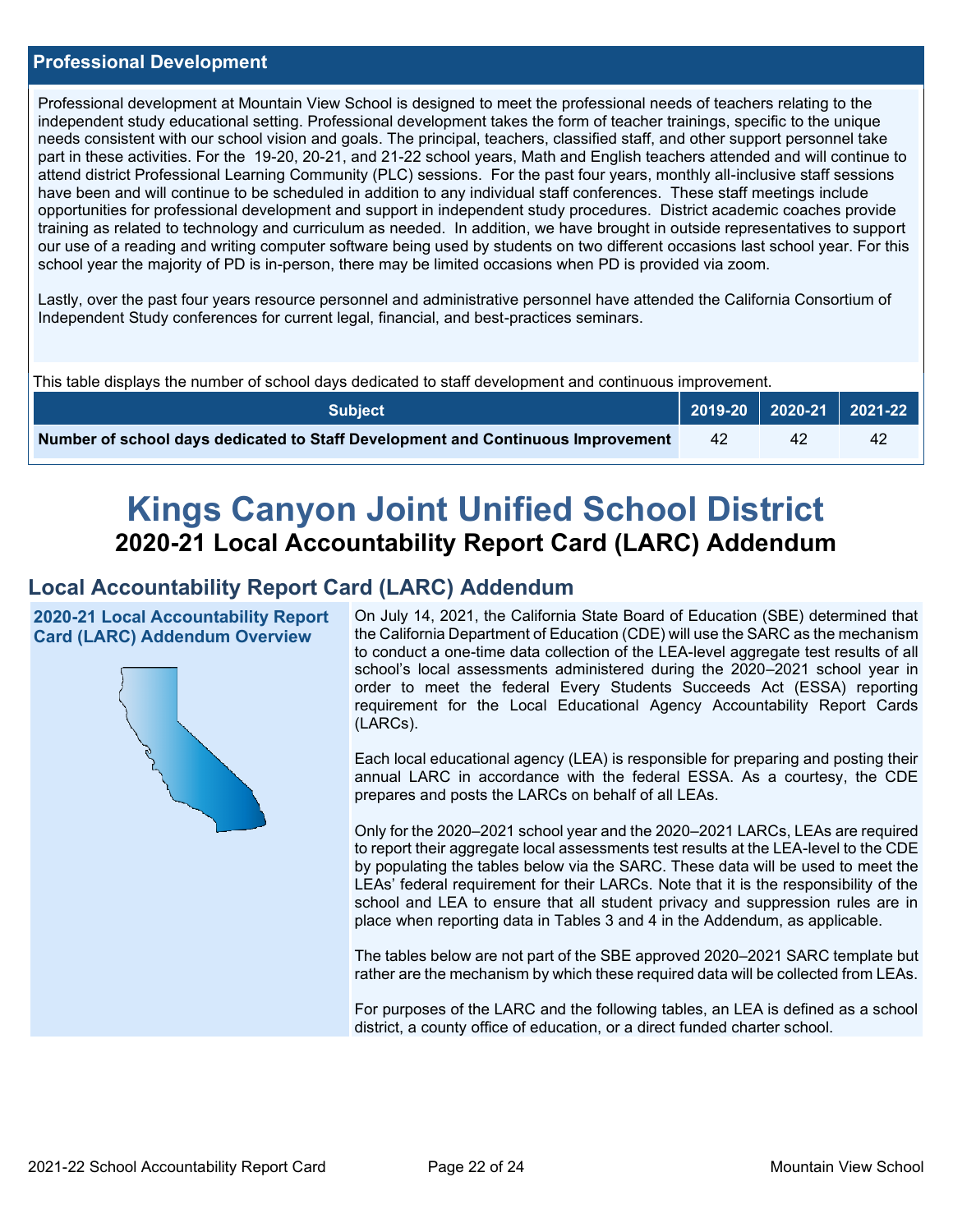| <b>2021-22 District Contact Information</b> |                                            |  |  |  |
|---------------------------------------------|--------------------------------------------|--|--|--|
| <b>District Name</b>                        | Kings Canyon Joint Unified School District |  |  |  |
| <b>Phone Number</b>                         | 559-305-7010                               |  |  |  |
| Superintendent                              | John Campbell                              |  |  |  |
| <b>Email Address</b>                        | guzman-j@kcusd.com                         |  |  |  |
| <b>District Website Address</b>             | https://www.kcusd.com/                     |  |  |  |

# **2020-21 CAASPP Test Results in ELA by Student Group**

This table displays CAASPP test results in ELA by student group for students grades three through eight and grade eleven taking and completing a state-administered assessment. The CDE will populate this table for schools in cases where the school administered the CAASPP assessment. In cases where the school administered a local assessment instead of CAASPP, the CDE will populate this table with "NT" values, meaning this school did not test students using the CAASPP. See the local assessment(s) table for more information.

| <b>CAASPP</b><br><b>Student Groups</b>               | <b>CAASPP</b><br><b>Total</b><br><b>Enrollment</b> | <b>CAASPP</b><br><b>Number</b><br><b>Tested</b> | <b>CAASPP</b><br><b>Percent</b><br><b>Tested</b> | <b>CAASPP</b><br><b>Percent</b><br><b>Not Tested</b> | <b>CAASPP</b><br><b>Percent</b><br><b>Met or</b><br><b>Exceeded</b> |
|------------------------------------------------------|----------------------------------------------------|-------------------------------------------------|--------------------------------------------------|------------------------------------------------------|---------------------------------------------------------------------|
| <b>All Students</b>                                  | 5121                                               | 4993                                            | 97.50                                            | 2.50                                                 | 41.96                                                               |
| <b>Female</b>                                        | 2481                                               | 2426                                            | 97.78                                            | 2.22                                                 | 47.03                                                               |
| <b>Male</b>                                          | 2640                                               | 2567                                            | 97.23                                            | 2.77                                                 | 37.16                                                               |
| American Indian or Alaska Native                     | 23                                                 | 20                                              | 86.96                                            | 13.04                                                | 20.00                                                               |
| <b>Asian</b>                                         | 27                                                 | 26                                              | 96.30                                            | 3.70                                                 | 57.69                                                               |
| <b>Black or African American</b>                     | 14                                                 | 14                                              | 100.00                                           | 0.00                                                 | 57.14                                                               |
| <b>Filipino</b>                                      | 15                                                 | 13                                              | 86.67                                            | 13.33                                                | 69.23                                                               |
| <b>Hispanic or Latino</b>                            | 4567                                               | 4471                                            | 97.90                                            | 2.10                                                 | 40.59                                                               |
| Native Hawaiian or Pacific Islander                  | $\sim$                                             | $\qquad \qquad -$                               | $\overline{\phantom{a}}$                         | $\overline{\phantom{m}}$                             | --                                                                  |
| <b>Two or More Races</b>                             | 60                                                 | 55                                              | 91.67                                            | 8.33                                                 | 45.45                                                               |
| <b>White</b>                                         | 412                                                | 391                                             | 94.90                                            | 5.10                                                 | 55.75                                                               |
| <b>English Learners</b>                              | 1328                                               | 1286                                            | 96.84                                            | 3.16                                                 | 8.94                                                                |
| <b>Foster Youth</b>                                  | 39                                                 | 37                                              | 94.87                                            | 5.13                                                 | 29.73                                                               |
| <b>Homeless</b>                                      | 38                                                 | 30                                              | 78.95                                            | 21.05                                                | 26.67                                                               |
| <b>Military</b>                                      | --                                                 | $\qquad \qquad \qquad -$                        | --                                               | --                                                   | --                                                                  |
| <b>Socioeconomically Disadvantaged</b>               | 4490                                               | 4390                                            | 97.77                                            | 2.23                                                 | 39.27                                                               |
| <b>Students Receiving Migrant Education Services</b> | 254                                                | 250                                             | 98.43                                            | 1.57                                                 | 31.60                                                               |
| <b>Students with Disabilities</b>                    | 400                                                | 368                                             | 92.00                                            | 8.00                                                 | 11.41                                                               |